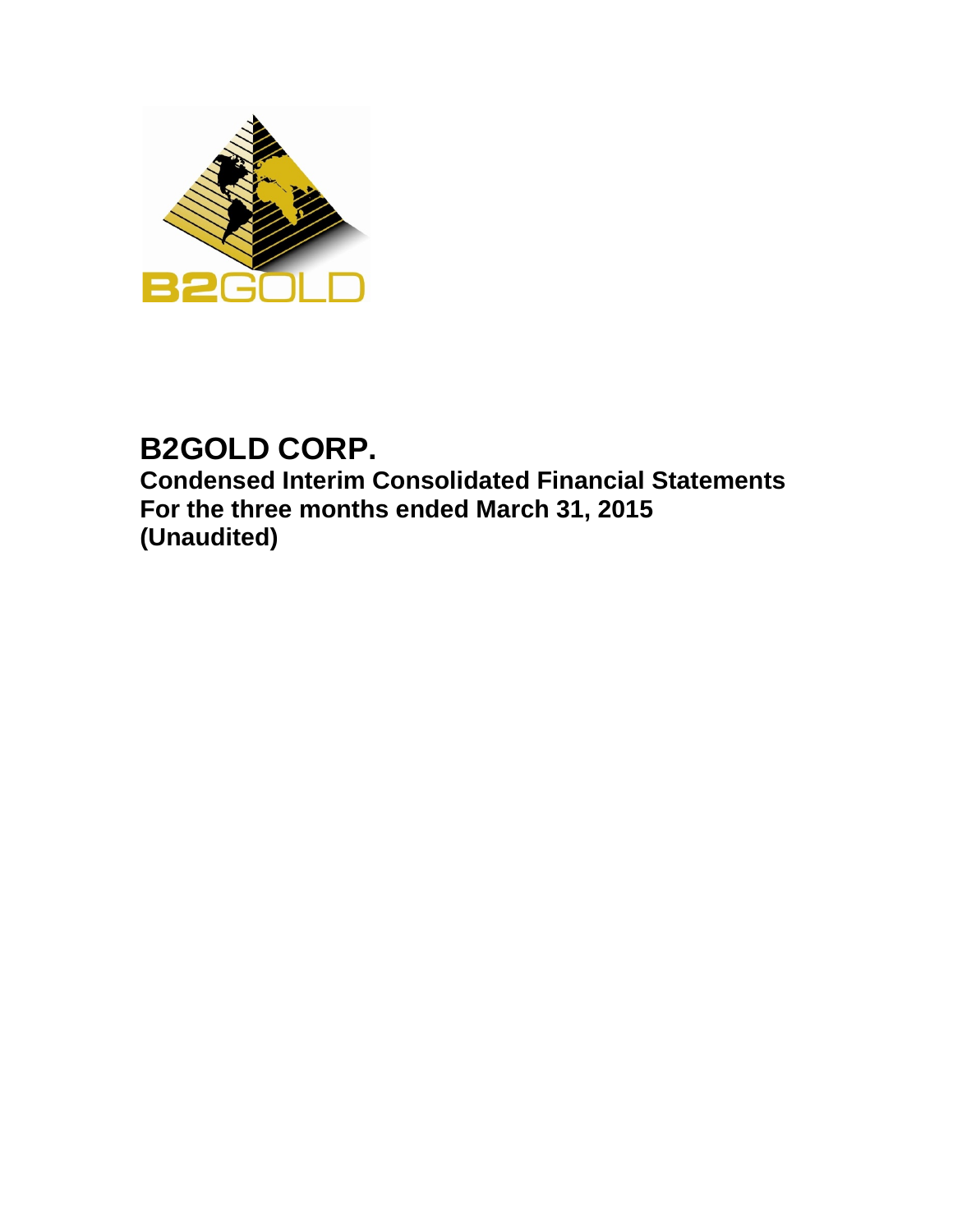### **B2GOLD CORP. CONDENSED INTERIM CONSOLIDATED STATEMENTS OF OPERATIONS FOR THE THREE MONTHS ENDED MARCH 31**

(Expressed in thousands of United States dollars, except shares and per share amounts) (Unaudited)

|                                                                                                                                                                                                                                                                                                              |          | 2015                                                                   | 2014     |                                                                    |  |  |
|--------------------------------------------------------------------------------------------------------------------------------------------------------------------------------------------------------------------------------------------------------------------------------------------------------------|----------|------------------------------------------------------------------------|----------|--------------------------------------------------------------------|--|--|
| Gold revenue                                                                                                                                                                                                                                                                                                 | \$       | 138,892                                                                | \$       | 129,020                                                            |  |  |
| <b>Cost of sales</b>                                                                                                                                                                                                                                                                                         |          |                                                                        |          |                                                                    |  |  |
| <b>Production costs</b><br>Depreciation and depletion<br>Royalties and production taxes                                                                                                                                                                                                                      |          | (77, 823)<br>(32, 795)<br>(4,995)                                      |          | (62, 305)<br>(25, 310)<br>(4,310)                                  |  |  |
| <b>Total cost of sales</b>                                                                                                                                                                                                                                                                                   |          | (115, 613)                                                             |          | (91, 925)                                                          |  |  |
| <b>Gross profit</b>                                                                                                                                                                                                                                                                                          |          | 23,279                                                                 |          | 37,095                                                             |  |  |
| General and administrative<br>Share-based payments (Note 9)<br>Provision for non-recoverable input taxes<br>Foreign exchange losses<br>Other                                                                                                                                                                 |          | (9,708)<br>(5, 488)<br>26<br>(1,749)<br>(729)                          |          | (7,322)<br>(3, 391)<br>(621)<br>(332)<br>(289)                     |  |  |
| <b>Operating income</b>                                                                                                                                                                                                                                                                                      |          | 5,631                                                                  |          | 25,140                                                             |  |  |
| Gain (loss) on fair value of convertible notes (Note 8)<br>Gain on sale of Bellavista property<br>Community relations<br>Interest and financing expense<br>Realized losses on derivative instruments<br>Unrealized losses on derivative instruments<br>Write-down of long-term investments (Note 5)<br>Other |          | 1,693<br>2.192<br>(849)<br>(1,708)<br>(554)<br>(93)<br>(1, 338)<br>604 |          | (38, 287)<br>(1,509)<br>(1,293)<br>(566)<br>(88)<br>(262)<br>1,468 |  |  |
| Income (loss) before taxes                                                                                                                                                                                                                                                                                   |          | 5,578                                                                  |          | (15, 397)                                                          |  |  |
| Current income tax, withholding and other taxes recovery (expense)<br>Deferred income tax (expense) recovery                                                                                                                                                                                                 |          | 2,296<br>(1,533)                                                       |          | (9, 459)<br>878                                                    |  |  |
| Net income (loss) for the period                                                                                                                                                                                                                                                                             | \$       | 6,341                                                                  | \$       | (23, 978)                                                          |  |  |
| Attributable to:<br>Shareholders of the Company<br>Non-controlling interests                                                                                                                                                                                                                                 | \$       | 6,262<br>79                                                            | \$       | (24,005)<br>27                                                     |  |  |
| Net income (loss) for the period                                                                                                                                                                                                                                                                             | \$       | 6,341                                                                  | \$       | (23, 978)                                                          |  |  |
| <b>Income (loss) per share</b> (attributable to shareholders of the Company) (Note 9)<br>Basic<br><b>Diluted</b>                                                                                                                                                                                             | \$<br>\$ | 0.01<br>0.00                                                           | \$<br>\$ | (0.04)<br>(0.04)                                                   |  |  |
| Weighted average number of common shares outstanding (in thousands) (Note 9)<br><b>Basic</b><br>Diluted                                                                                                                                                                                                      |          | 917,660<br>986,422                                                     |          | 671,755<br>671,755                                                 |  |  |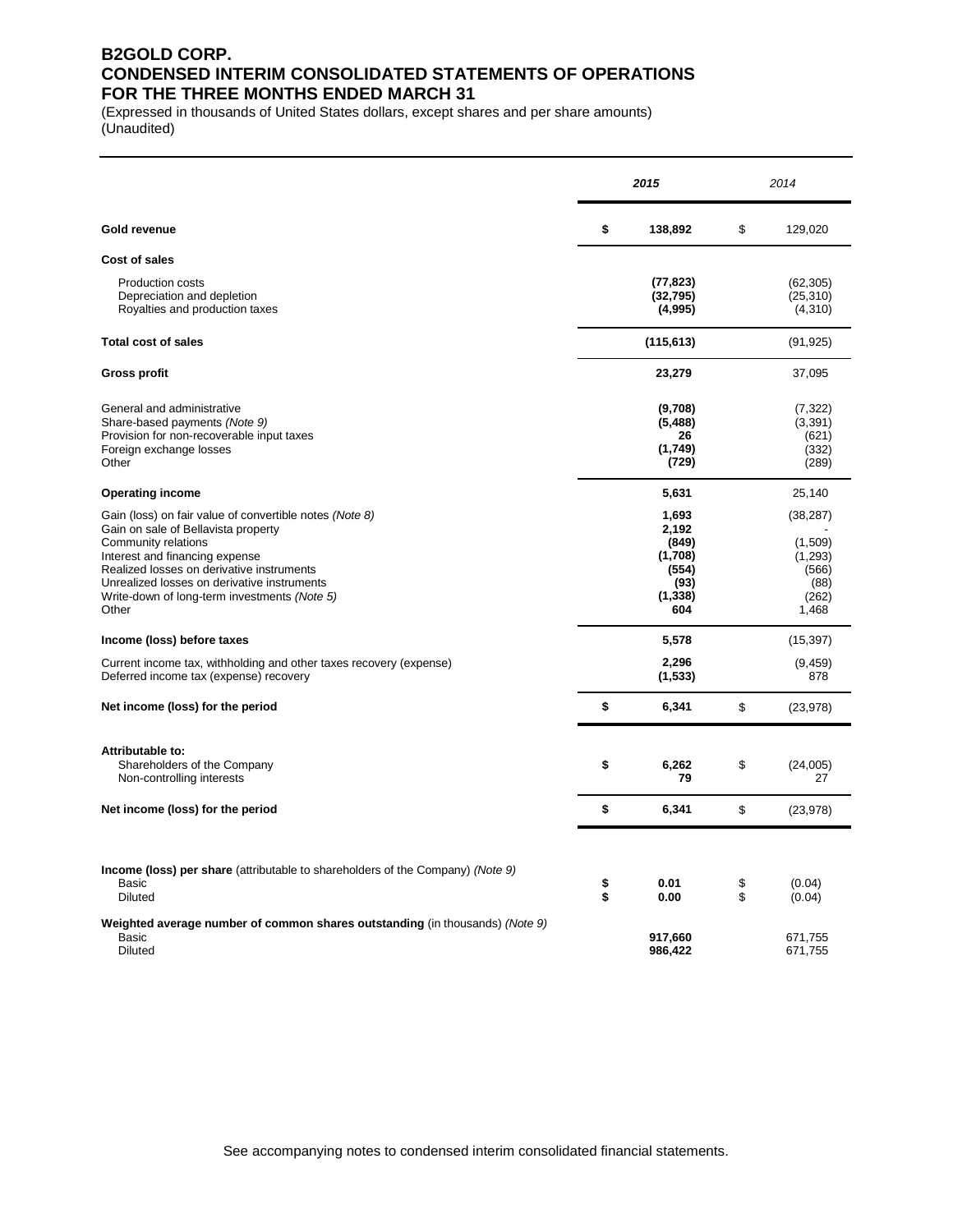### **B2GOLD CORP. CONDENSED INTERIM CONSOLIDATED STATEMENTS OF COMPREHENSIVE INCOME FOR THE THREE MONTHS ENDED MARCH 31**

(Expressed in thousands of United States dollars) (Unaudited)

|                                                                                                                                                                                                | 2015 |                    |    | 2014             |
|------------------------------------------------------------------------------------------------------------------------------------------------------------------------------------------------|------|--------------------|----|------------------|
| Net income (loss) for the period                                                                                                                                                               | \$   | 6,341              | \$ | (23, 978)        |
| Other comprehensive (loss) income                                                                                                                                                              |      |                    |    |                  |
| Items that may be reclassified subsequently to net income:<br>- Exchange differences on translating foreign operations<br>- Unrealized (loss) gain on investments, net of deferred tax expense |      | (24, 133)<br>(392) |    | 2,673<br>823     |
| Other comprehensive (loss) income for the period                                                                                                                                               |      | (24, 525)          |    | 3,496            |
| Total comprehensive loss for the period                                                                                                                                                        | \$   | (18, 184)          | \$ | (20, 482)        |
| Total other comprehensive (loss) income attributable to:<br>Shareholders of the Company<br>Non-controlling interests                                                                           | \$   | (23, 786)<br>(739) | \$ | 3.229<br>267     |
|                                                                                                                                                                                                | \$   | (24, 525)          | \$ | 3,496            |
| Total comprehensive (loss) income attributable to:<br>Shareholders of the Company<br>Non-controlling interests                                                                                 | \$   | (17, 524)<br>(660) | \$ | (20, 776)<br>294 |
|                                                                                                                                                                                                | \$   | (18, 184)          | \$ | (20, 482)        |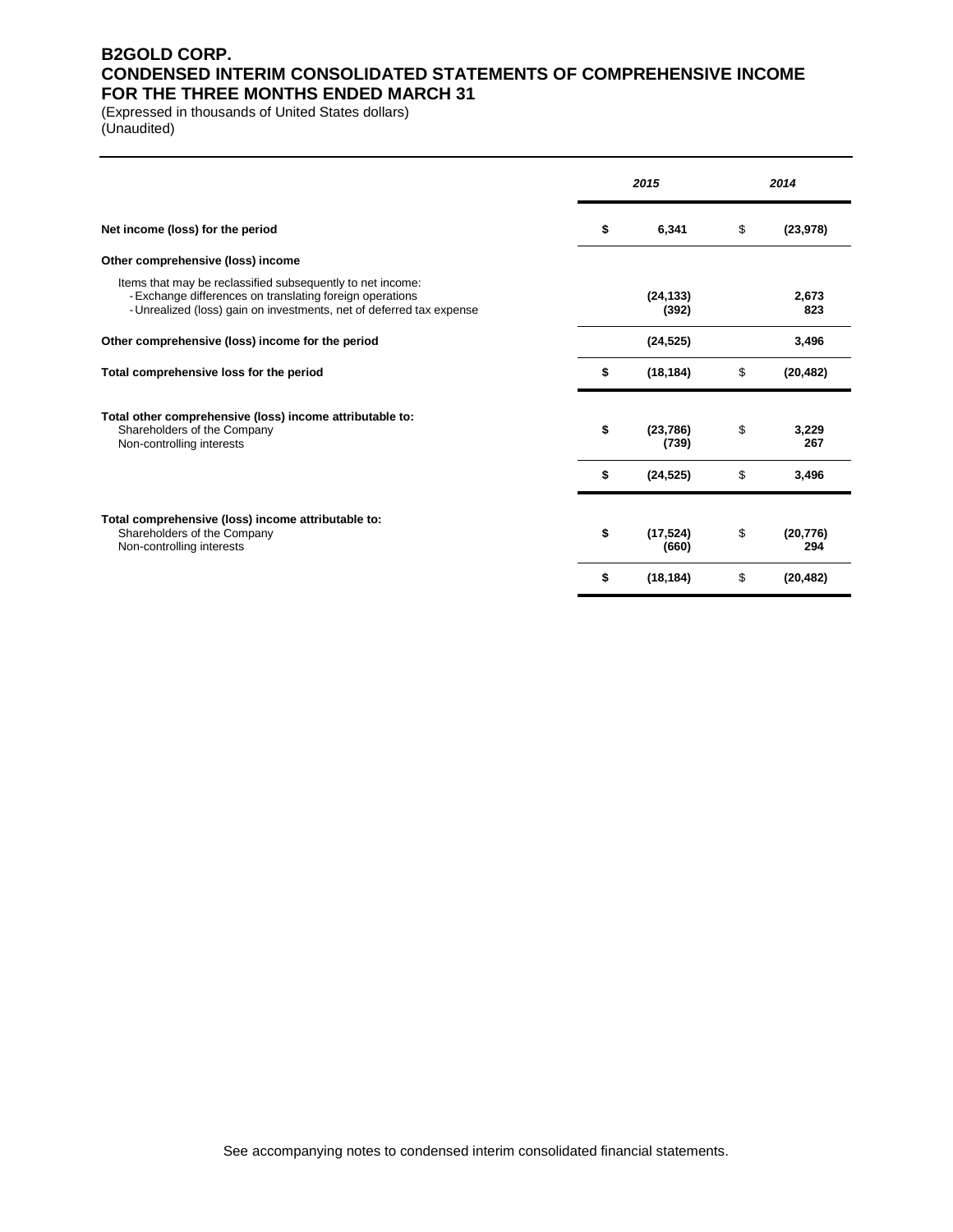### **B2GOLD CORP. CONDENSED INTERIM CONSOLIDATED STATEMENTS OF CASH FLOWS FOR THE THREE MONTHS ENDED MARCH 31**

(Expressed in thousands of United States dollars) (Unaudited)

| <b>Operating activities</b><br>Net income (loss) for the period<br>\$<br>6,341<br>\$<br>(23, 978)<br>Mine restoration provisions settled<br>(134)<br>(256)<br>Non-cash charges (Note 11)<br>38,687<br>68,212<br>44,894<br>43,978<br>Cash provided by operating activities before changes in non-cash working capital<br>Changes in non-cash working capital (Note 11)<br>15,081<br>(22, 579)<br>Changes in long-term value added tax receivables<br>(1, 312)<br>(2,985)<br>Cash provided by operating activities<br>58,663<br>18,414<br><b>Financing activities</b><br>Otjikoto equipment loan facility, drawdowns net of transaction costs<br>3,883<br>11.326<br>Repayment of Otjikoto equipment loan facility<br>(1,716)<br>(508)<br>Payment of finance lease obligations<br>(1,608)<br>Repayment of Libertad equipment loan<br>(372)<br>(155)<br>Common shares issued for cash<br>482<br>1,414<br>Restricted cash<br>(431)<br>(1,969)<br>(1,490)<br>Interest and commitment fees paid<br>(6,024)<br>Cash provided by financing activities<br>356<br>2,476<br><b>Investing activities</b><br>Expenditures on mining interests:<br>Otjikoto, development and pre-production costs net of sales proceeds<br>(13,526)<br>(61, 483)<br>Gramalote, prefeasibility and exploration<br>(3, 450)<br>(3,255)<br>Masbate Mine, development and sustaining capital<br>(4, 126)<br>(9,531)<br>Libertad Mine, development and sustaining capital<br>(6, 139)<br>(7, 775)<br>Limon Mine, development and sustaining capital<br>(5, 397)<br>(4, 840)<br>Fekola Project, exploration and evaluation<br>(18, 481)<br>Other exploration and development (Note 11)<br>(5,782)<br>(8, 178)<br>Purchase of non-controlling interest (Note 6)<br>(6, 138)<br>Sale of EVI preference shares<br>5,487<br>Other<br>1,127<br>163<br>(61, 912)<br>Cash used by investing activities<br>(89, 412)<br>Decrease in cash and cash equivalents<br>(2,893)<br>(68, 522)<br>(1, 494)<br>Effect of exchange rate changes on cash and cash equivalents<br>(677)<br>Cash and cash equivalents, beginning of period<br>132,564<br>252,736<br>\$<br>128,177<br>\$<br>Cash and cash equivalents, end of period<br>183,537 |  | 2015 | 2014 |
|-------------------------------------------------------------------------------------------------------------------------------------------------------------------------------------------------------------------------------------------------------------------------------------------------------------------------------------------------------------------------------------------------------------------------------------------------------------------------------------------------------------------------------------------------------------------------------------------------------------------------------------------------------------------------------------------------------------------------------------------------------------------------------------------------------------------------------------------------------------------------------------------------------------------------------------------------------------------------------------------------------------------------------------------------------------------------------------------------------------------------------------------------------------------------------------------------------------------------------------------------------------------------------------------------------------------------------------------------------------------------------------------------------------------------------------------------------------------------------------------------------------------------------------------------------------------------------------------------------------------------------------------------------------------------------------------------------------------------------------------------------------------------------------------------------------------------------------------------------------------------------------------------------------------------------------------------------------------------------------------------------------------------------------------------------------------------------------------------------------------------------------------------------------------------------------|--|------|------|
|                                                                                                                                                                                                                                                                                                                                                                                                                                                                                                                                                                                                                                                                                                                                                                                                                                                                                                                                                                                                                                                                                                                                                                                                                                                                                                                                                                                                                                                                                                                                                                                                                                                                                                                                                                                                                                                                                                                                                                                                                                                                                                                                                                                     |  |      |      |
|                                                                                                                                                                                                                                                                                                                                                                                                                                                                                                                                                                                                                                                                                                                                                                                                                                                                                                                                                                                                                                                                                                                                                                                                                                                                                                                                                                                                                                                                                                                                                                                                                                                                                                                                                                                                                                                                                                                                                                                                                                                                                                                                                                                     |  |      |      |
|                                                                                                                                                                                                                                                                                                                                                                                                                                                                                                                                                                                                                                                                                                                                                                                                                                                                                                                                                                                                                                                                                                                                                                                                                                                                                                                                                                                                                                                                                                                                                                                                                                                                                                                                                                                                                                                                                                                                                                                                                                                                                                                                                                                     |  |      |      |
|                                                                                                                                                                                                                                                                                                                                                                                                                                                                                                                                                                                                                                                                                                                                                                                                                                                                                                                                                                                                                                                                                                                                                                                                                                                                                                                                                                                                                                                                                                                                                                                                                                                                                                                                                                                                                                                                                                                                                                                                                                                                                                                                                                                     |  |      |      |
|                                                                                                                                                                                                                                                                                                                                                                                                                                                                                                                                                                                                                                                                                                                                                                                                                                                                                                                                                                                                                                                                                                                                                                                                                                                                                                                                                                                                                                                                                                                                                                                                                                                                                                                                                                                                                                                                                                                                                                                                                                                                                                                                                                                     |  |      |      |
|                                                                                                                                                                                                                                                                                                                                                                                                                                                                                                                                                                                                                                                                                                                                                                                                                                                                                                                                                                                                                                                                                                                                                                                                                                                                                                                                                                                                                                                                                                                                                                                                                                                                                                                                                                                                                                                                                                                                                                                                                                                                                                                                                                                     |  |      |      |
|                                                                                                                                                                                                                                                                                                                                                                                                                                                                                                                                                                                                                                                                                                                                                                                                                                                                                                                                                                                                                                                                                                                                                                                                                                                                                                                                                                                                                                                                                                                                                                                                                                                                                                                                                                                                                                                                                                                                                                                                                                                                                                                                                                                     |  |      |      |
|                                                                                                                                                                                                                                                                                                                                                                                                                                                                                                                                                                                                                                                                                                                                                                                                                                                                                                                                                                                                                                                                                                                                                                                                                                                                                                                                                                                                                                                                                                                                                                                                                                                                                                                                                                                                                                                                                                                                                                                                                                                                                                                                                                                     |  |      |      |
|                                                                                                                                                                                                                                                                                                                                                                                                                                                                                                                                                                                                                                                                                                                                                                                                                                                                                                                                                                                                                                                                                                                                                                                                                                                                                                                                                                                                                                                                                                                                                                                                                                                                                                                                                                                                                                                                                                                                                                                                                                                                                                                                                                                     |  |      |      |
|                                                                                                                                                                                                                                                                                                                                                                                                                                                                                                                                                                                                                                                                                                                                                                                                                                                                                                                                                                                                                                                                                                                                                                                                                                                                                                                                                                                                                                                                                                                                                                                                                                                                                                                                                                                                                                                                                                                                                                                                                                                                                                                                                                                     |  |      |      |
|                                                                                                                                                                                                                                                                                                                                                                                                                                                                                                                                                                                                                                                                                                                                                                                                                                                                                                                                                                                                                                                                                                                                                                                                                                                                                                                                                                                                                                                                                                                                                                                                                                                                                                                                                                                                                                                                                                                                                                                                                                                                                                                                                                                     |  |      |      |
|                                                                                                                                                                                                                                                                                                                                                                                                                                                                                                                                                                                                                                                                                                                                                                                                                                                                                                                                                                                                                                                                                                                                                                                                                                                                                                                                                                                                                                                                                                                                                                                                                                                                                                                                                                                                                                                                                                                                                                                                                                                                                                                                                                                     |  |      |      |
|                                                                                                                                                                                                                                                                                                                                                                                                                                                                                                                                                                                                                                                                                                                                                                                                                                                                                                                                                                                                                                                                                                                                                                                                                                                                                                                                                                                                                                                                                                                                                                                                                                                                                                                                                                                                                                                                                                                                                                                                                                                                                                                                                                                     |  |      |      |
|                                                                                                                                                                                                                                                                                                                                                                                                                                                                                                                                                                                                                                                                                                                                                                                                                                                                                                                                                                                                                                                                                                                                                                                                                                                                                                                                                                                                                                                                                                                                                                                                                                                                                                                                                                                                                                                                                                                                                                                                                                                                                                                                                                                     |  |      |      |
|                                                                                                                                                                                                                                                                                                                                                                                                                                                                                                                                                                                                                                                                                                                                                                                                                                                                                                                                                                                                                                                                                                                                                                                                                                                                                                                                                                                                                                                                                                                                                                                                                                                                                                                                                                                                                                                                                                                                                                                                                                                                                                                                                                                     |  |      |      |
|                                                                                                                                                                                                                                                                                                                                                                                                                                                                                                                                                                                                                                                                                                                                                                                                                                                                                                                                                                                                                                                                                                                                                                                                                                                                                                                                                                                                                                                                                                                                                                                                                                                                                                                                                                                                                                                                                                                                                                                                                                                                                                                                                                                     |  |      |      |
|                                                                                                                                                                                                                                                                                                                                                                                                                                                                                                                                                                                                                                                                                                                                                                                                                                                                                                                                                                                                                                                                                                                                                                                                                                                                                                                                                                                                                                                                                                                                                                                                                                                                                                                                                                                                                                                                                                                                                                                                                                                                                                                                                                                     |  |      |      |
|                                                                                                                                                                                                                                                                                                                                                                                                                                                                                                                                                                                                                                                                                                                                                                                                                                                                                                                                                                                                                                                                                                                                                                                                                                                                                                                                                                                                                                                                                                                                                                                                                                                                                                                                                                                                                                                                                                                                                                                                                                                                                                                                                                                     |  |      |      |
|                                                                                                                                                                                                                                                                                                                                                                                                                                                                                                                                                                                                                                                                                                                                                                                                                                                                                                                                                                                                                                                                                                                                                                                                                                                                                                                                                                                                                                                                                                                                                                                                                                                                                                                                                                                                                                                                                                                                                                                                                                                                                                                                                                                     |  |      |      |
|                                                                                                                                                                                                                                                                                                                                                                                                                                                                                                                                                                                                                                                                                                                                                                                                                                                                                                                                                                                                                                                                                                                                                                                                                                                                                                                                                                                                                                                                                                                                                                                                                                                                                                                                                                                                                                                                                                                                                                                                                                                                                                                                                                                     |  |      |      |
|                                                                                                                                                                                                                                                                                                                                                                                                                                                                                                                                                                                                                                                                                                                                                                                                                                                                                                                                                                                                                                                                                                                                                                                                                                                                                                                                                                                                                                                                                                                                                                                                                                                                                                                                                                                                                                                                                                                                                                                                                                                                                                                                                                                     |  |      |      |
|                                                                                                                                                                                                                                                                                                                                                                                                                                                                                                                                                                                                                                                                                                                                                                                                                                                                                                                                                                                                                                                                                                                                                                                                                                                                                                                                                                                                                                                                                                                                                                                                                                                                                                                                                                                                                                                                                                                                                                                                                                                                                                                                                                                     |  |      |      |
|                                                                                                                                                                                                                                                                                                                                                                                                                                                                                                                                                                                                                                                                                                                                                                                                                                                                                                                                                                                                                                                                                                                                                                                                                                                                                                                                                                                                                                                                                                                                                                                                                                                                                                                                                                                                                                                                                                                                                                                                                                                                                                                                                                                     |  |      |      |
|                                                                                                                                                                                                                                                                                                                                                                                                                                                                                                                                                                                                                                                                                                                                                                                                                                                                                                                                                                                                                                                                                                                                                                                                                                                                                                                                                                                                                                                                                                                                                                                                                                                                                                                                                                                                                                                                                                                                                                                                                                                                                                                                                                                     |  |      |      |
|                                                                                                                                                                                                                                                                                                                                                                                                                                                                                                                                                                                                                                                                                                                                                                                                                                                                                                                                                                                                                                                                                                                                                                                                                                                                                                                                                                                                                                                                                                                                                                                                                                                                                                                                                                                                                                                                                                                                                                                                                                                                                                                                                                                     |  |      |      |
|                                                                                                                                                                                                                                                                                                                                                                                                                                                                                                                                                                                                                                                                                                                                                                                                                                                                                                                                                                                                                                                                                                                                                                                                                                                                                                                                                                                                                                                                                                                                                                                                                                                                                                                                                                                                                                                                                                                                                                                                                                                                                                                                                                                     |  |      |      |
|                                                                                                                                                                                                                                                                                                                                                                                                                                                                                                                                                                                                                                                                                                                                                                                                                                                                                                                                                                                                                                                                                                                                                                                                                                                                                                                                                                                                                                                                                                                                                                                                                                                                                                                                                                                                                                                                                                                                                                                                                                                                                                                                                                                     |  |      |      |
|                                                                                                                                                                                                                                                                                                                                                                                                                                                                                                                                                                                                                                                                                                                                                                                                                                                                                                                                                                                                                                                                                                                                                                                                                                                                                                                                                                                                                                                                                                                                                                                                                                                                                                                                                                                                                                                                                                                                                                                                                                                                                                                                                                                     |  |      |      |
|                                                                                                                                                                                                                                                                                                                                                                                                                                                                                                                                                                                                                                                                                                                                                                                                                                                                                                                                                                                                                                                                                                                                                                                                                                                                                                                                                                                                                                                                                                                                                                                                                                                                                                                                                                                                                                                                                                                                                                                                                                                                                                                                                                                     |  |      |      |
|                                                                                                                                                                                                                                                                                                                                                                                                                                                                                                                                                                                                                                                                                                                                                                                                                                                                                                                                                                                                                                                                                                                                                                                                                                                                                                                                                                                                                                                                                                                                                                                                                                                                                                                                                                                                                                                                                                                                                                                                                                                                                                                                                                                     |  |      |      |

**Supplementary cash flow information** *(Note 11)*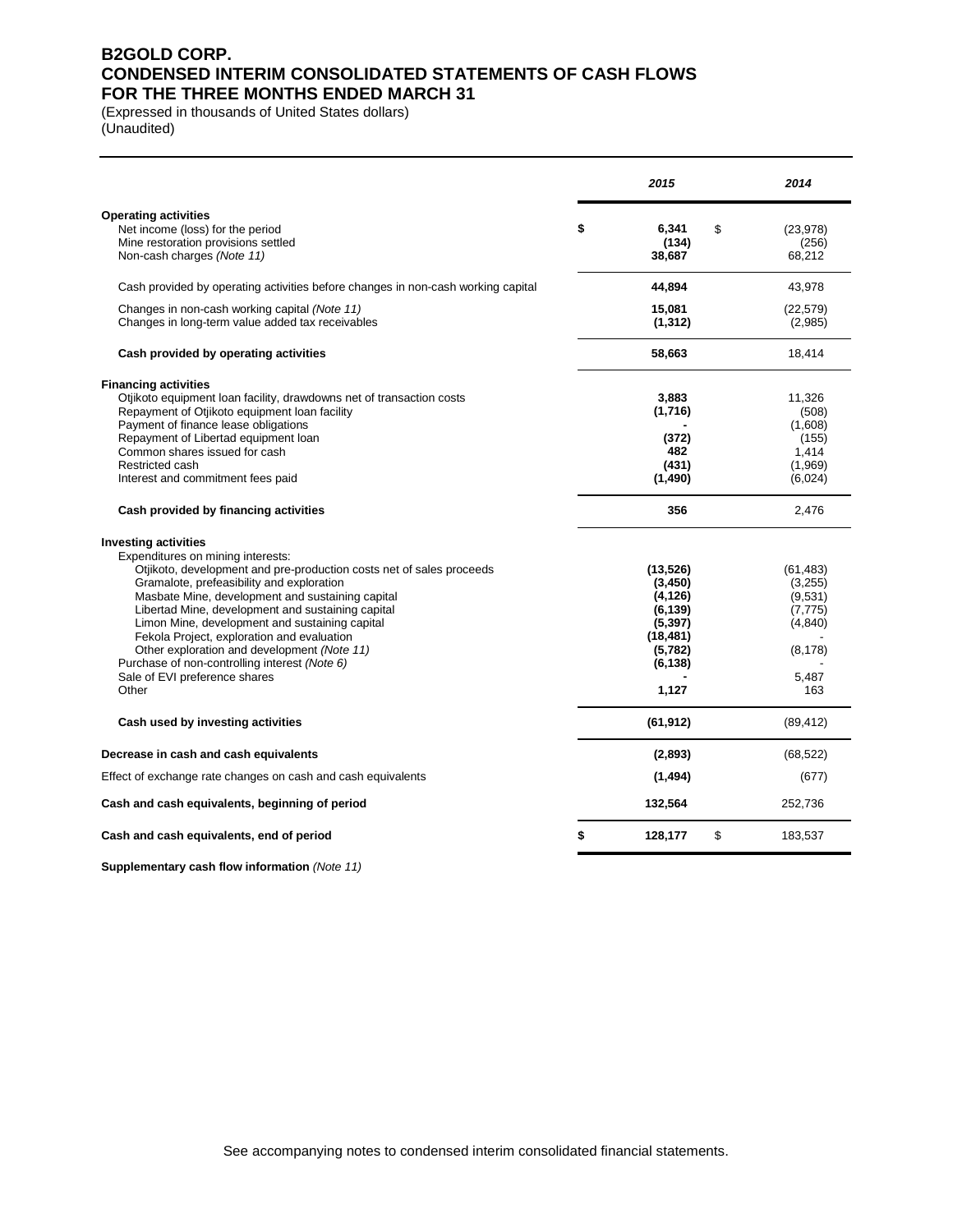### **B2GOLD CORP. CONDENSED INTERIM CONSOLIDATED BALANCE SHEETS**

(Expressed in thousands of United States dollars)

(Unaudited)

|                                                                                                                                                                                                                                                                                 |                    |          | As at<br>March 31,<br>2015                                 | As at<br>December 31,<br>2014                               |
|---------------------------------------------------------------------------------------------------------------------------------------------------------------------------------------------------------------------------------------------------------------------------------|--------------------|----------|------------------------------------------------------------|-------------------------------------------------------------|
| Assets<br><b>Current</b>                                                                                                                                                                                                                                                        |                    |          |                                                            |                                                             |
| Cash and cash equivalents<br>Accounts receivable and prepaids<br>Value-added and other tax receivables<br>Inventories (Note 4)                                                                                                                                                  |                    |          | \$<br>128,177<br>12,253<br>14,354<br>80,398                | \$<br>132,564<br>14,446<br>16,671<br>95,991                 |
|                                                                                                                                                                                                                                                                                 |                    |          | 235,182                                                    | 259,672                                                     |
| Assets classified as held for sale                                                                                                                                                                                                                                              |                    |          |                                                            | 2,787                                                       |
| Long-term investments (Note 5)                                                                                                                                                                                                                                                  |                    |          | 16,713                                                     | 18,408                                                      |
| Value-added tax receivables                                                                                                                                                                                                                                                     |                    |          | 26,743                                                     | 25,405                                                      |
| <b>Mining interests</b> (Notes 6 and Note 15 - Schedules)<br>- Owned by subsidiaries<br>- Investments in joint ventures                                                                                                                                                         |                    |          | 1,685,782<br>71,383                                        | 1,722,807<br>67,926                                         |
| Other assets (Note 7)                                                                                                                                                                                                                                                           |                    |          | 24,100                                                     | 21,593                                                      |
|                                                                                                                                                                                                                                                                                 |                    |          | \$<br>2,059,903                                            | \$<br>2,118,598                                             |
|                                                                                                                                                                                                                                                                                 |                    |          |                                                            |                                                             |
| Liabilities<br><b>Current</b><br>Accounts payable and accrued liabilities<br>Current taxes payable<br>Current portion of long-term debt (Note 8)<br>Current portion of derivative instruments at fair value<br>Current portion of mine restoration provisions<br>Other (Note 6) |                    |          | \$<br>59.862<br>7,807<br>13,737<br>2,517<br>1,062<br>6,842 | \$<br>53,055<br>16,610<br>10,456<br>2,406<br>1,062<br>1,130 |
|                                                                                                                                                                                                                                                                                 |                    |          | 91,827                                                     | 84,719                                                      |
| Liabilities associated with assets held for sale                                                                                                                                                                                                                                |                    |          |                                                            | 4,009                                                       |
| Derivative instruments at fair value                                                                                                                                                                                                                                            |                    |          | 614                                                        | 694                                                         |
| Long-term debt $(Note 8)$                                                                                                                                                                                                                                                       |                    |          | 370,074                                                    | 368,832                                                     |
| Mine restoration provisions                                                                                                                                                                                                                                                     |                    |          | 51,963                                                     | 51,957                                                      |
| Deferred income taxes                                                                                                                                                                                                                                                           |                    |          | 78,008                                                     | 77,579                                                      |
| <b>Employee benefits obligation</b>                                                                                                                                                                                                                                             |                    |          | 5,622                                                      | 5,468                                                       |
| Other long-term liabilities (Note 6)                                                                                                                                                                                                                                            |                    |          | 3,082                                                      |                                                             |
| Equity<br>Shareholders' equity                                                                                                                                                                                                                                                  |                    |          | 601,190                                                    | 593,258                                                     |
| Share capital (Note 9)                                                                                                                                                                                                                                                          |                    |          |                                                            |                                                             |
| Issued: 921,746,643 common shares (Dec 31, 2014 - 917,652,046)<br>Shares to be issued for acquisition of rights (Note 6)                                                                                                                                                        |                    |          | 2,026,422<br>4,700                                         | 2,018,468                                                   |
| Contributed surplus                                                                                                                                                                                                                                                             |                    |          | 64,490                                                     | 59,789                                                      |
| Accumulated other comprehensive loss                                                                                                                                                                                                                                            |                    |          | (95, 339)                                                  | (71, 553)                                                   |
| <b>Retained deficit</b>                                                                                                                                                                                                                                                         |                    |          | (550, 683)                                                 | (536, 617)                                                  |
|                                                                                                                                                                                                                                                                                 |                    |          | 1,449,590                                                  | 1,470,087                                                   |
| Non-controlling interests (Note 6)                                                                                                                                                                                                                                              |                    |          | 9,123                                                      | 55,253                                                      |
|                                                                                                                                                                                                                                                                                 |                    |          | 1,458,713                                                  | 1,525,340                                                   |
|                                                                                                                                                                                                                                                                                 |                    |          | \$<br>2,059,903                                            | \$<br>2,118,598                                             |
| <b>Approved by the Board</b>                                                                                                                                                                                                                                                    | "Clive T. Johnson" | Director | "Robert J. Gayton"                                         | Director                                                    |

See accompanying notes to condensed interim consolidated financial statements.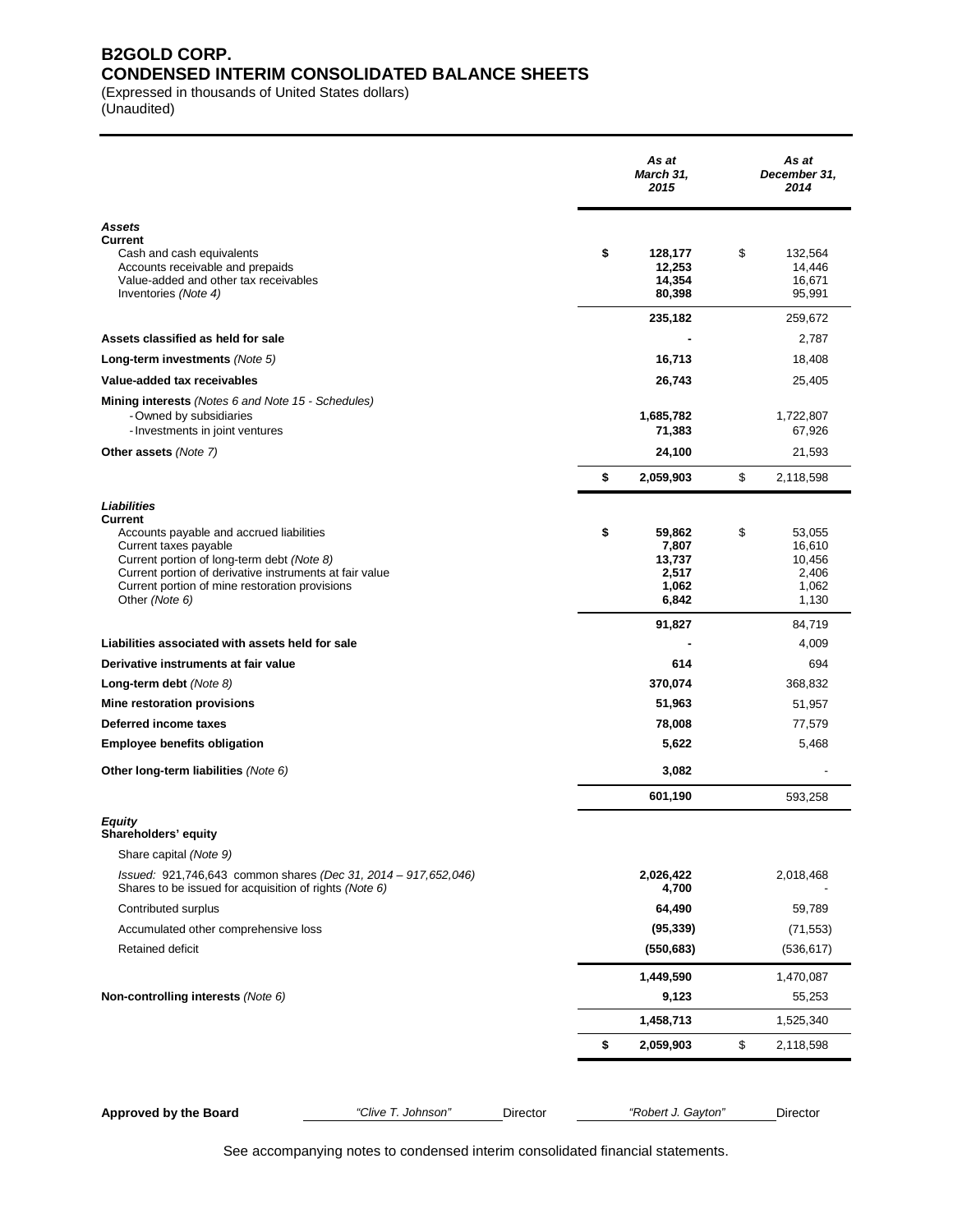### **B2GOLD CORP. CONDENSED INTERIM CONSOLIDATED STATEMENTS OF CHANGES IN EQUITY FOR THE THREE MONTHS ENDED IN MARCH 31**

(Expressed in thousands of United States dollars) (Unaudited)

|                                                                                                                                                                                                                          |                           | 2015 |                  |    |                        |    |                                               |    |                               |    |                                  |    |                                            |
|--------------------------------------------------------------------------------------------------------------------------------------------------------------------------------------------------------------------------|---------------------------|------|------------------|----|------------------------|----|-----------------------------------------------|----|-------------------------------|----|----------------------------------|----|--------------------------------------------|
|                                                                                                                                                                                                                          | <b>Shares</b><br>('000's) |      | Share<br>capital |    | Contributed<br>surplus |    | Accumulated<br>other<br>comprehensive<br>loss |    | Retained<br>(deficit)         |    | Non-<br>controlling<br>interests |    | Total<br>equity                            |
| Balance at December 31, 2014                                                                                                                                                                                             | 917,652                   | \$   | 2,018,468        | \$ | 59,789                 | \$ | (71, 553)                                     | \$ | (536, 617)                    | \$ | 55,253                           | \$ | 1,525,340                                  |
| January 1, 2015 to March 31, 2015:<br>Net income for the period<br>Acquisition of non-controlling<br>interest (Note 6)<br>Shares to be issued for<br>acquisition of rights (Note 6)<br>Cumulative translation adjustment | 3.111                     |      | 6,000<br>4,700   |    | ۰                      |    | ٠<br>(23, 394)                                |    | 6,262<br>(12, 328)<br>(8,000) |    | 79<br>(45, 470)<br>(739)         |    | 6,341<br>(51, 798)<br>(3,300)<br>(24, 133) |
| Unrealized loss on investments<br>Exercise of stock options<br>Shares issued on vesting of RSU                                                                                                                           | 486<br>498                |      | 482<br>1,114     |    | (1, 114)               |    | (392)                                         |    |                               |    | ۰.                               |    | (392)<br>482                               |
| Share based payments<br>Transfer to share capital on<br>exercise of stock options                                                                                                                                        |                           |      | 358              |    | 6,173<br>(358)         |    |                                               |    |                               |    | ۰                                |    | 6,173                                      |
| Balance at March 31, 2015                                                                                                                                                                                                | 921,747                   | \$   | 2,031,122        | S  | 64,490                 | \$ | (95, 339)                                     | S  | (550, 683)                    | \$ | 9,123                            | S  | 1,458,713                                  |

|                                                                                                                                                                                                                                                                                           |                          | 2014 |                     |     |                         |   |                                               |    |                                                                             |    |                                  |    |                                             |
|-------------------------------------------------------------------------------------------------------------------------------------------------------------------------------------------------------------------------------------------------------------------------------------------|--------------------------|------|---------------------|-----|-------------------------|---|-----------------------------------------------|----|-----------------------------------------------------------------------------|----|----------------------------------|----|---------------------------------------------|
|                                                                                                                                                                                                                                                                                           | <b>Shares</b><br>(000's) |      | Share<br>capital    |     | Contributed<br>surplus  |   | Accumulated<br>other<br>comprehensive<br>loss |    | Retained<br>earnings                                                        |    | Non-<br>controlling<br>interests |    | Total<br>equity                             |
| Balance at December 31, 2013                                                                                                                                                                                                                                                              | 674,720                  | \$   | 1,519,217           | \$. | 52,333                  | S | (40, 539)                                     | \$ | 132.640                                                                     | S  | 7,716                            | S. | 1,671,367                                   |
| January 1, 2014 to March 31, 2014:<br>Net loss for the period<br>Cumulative translation adjustment<br>Unrealized loss on investments<br>Exercise of stock options<br>Shares issued on vesting of RSU<br>Share based payments<br>Transfer to share capital on<br>exercise of stock options | ۰.<br>۰<br>1.135<br>170  |      | 1,414<br>611<br>884 |     | (611)<br>4,370<br>(884) |   | 2.406<br>823<br>۰<br>٠                        |    | (24,005)<br>$\overline{\phantom{a}}$<br>$\overline{\phantom{a}}$<br>۰<br>۰. |    | 27<br>254<br>۰<br>۰<br>٠<br>٠    |    | (23, 978)<br>2.660<br>823<br>1,414<br>4,370 |
| Balance at March 31, 2014                                                                                                                                                                                                                                                                 | 676,025                  | \$.  | 1,522,126           |     | 55,208                  | S | (37, 310)                                     | \$ | 108,635                                                                     | \$ | 7,997                            | \$ | 1,656,656                                   |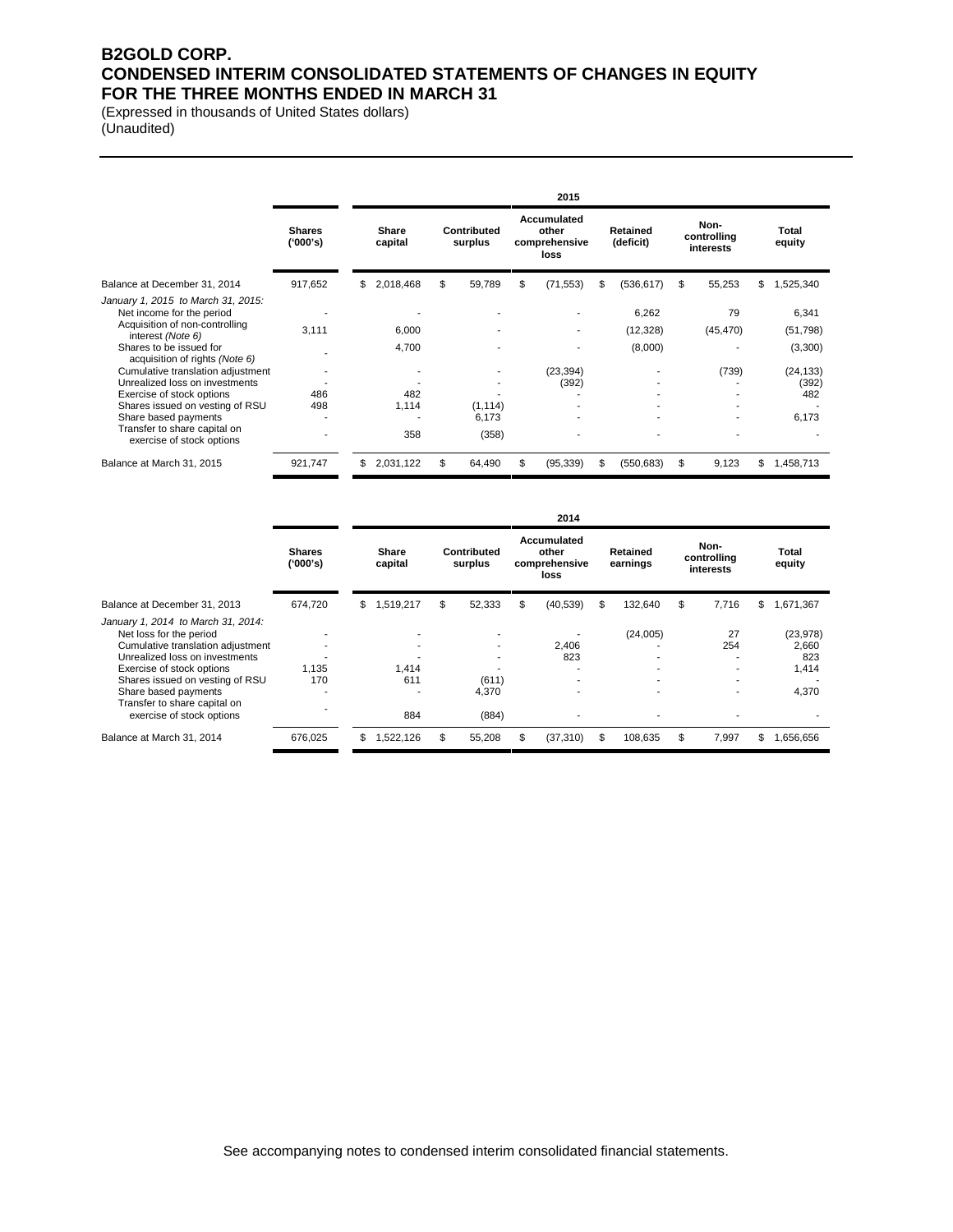(All tabular amounts are in thousands of United States dollars unless otherwise stated) (Unaudited)

#### *1 Nature of operations*

B2Gold Corp. ("B2Gold" or the "Company") is a Vancouver-based gold producer with four operating mines (two in Nicaragua, one in the Philippines and one in Namibia) and a portfolio of evaluation and exploration assets in Mali, Colombia, Burkina Faso and Nicaragua.

The Company operates the Libertad Mine and the Limon Mine in Nicaragua, the Masbate Mine in the Philippines and the Otjikoto Mine in Namibia, which achieved commercial production for accounting purposes on February 28, 2015. The Company has an effective 90% interest in the Fekola Project in Mali, an effective 81% interest in the Kiaka gold project in Burkina Faso, a 49% joint venture interest in the Gramalote property in Colombia, and an interest in the Quebradona property in Colombia. The Company also has a 51% interest in a joint operation in Nicaragua with Calibre Mining Corp. ("Calibre"), with an option to acquire an additional 19% interest.

B2Gold is a public company which is listed on the Toronto Stock Exchange under the symbol "BTO", the NYSE MKT LLC under the symbol "BTG" and the Namibian Stock Exchange under the symbol "B2G". B2Gold's head office is located at Suite 3100, Three Bentall Centre, 595 Burrard Street, Vancouver, British Columbia, V7X 1J1.

#### *2 Basis of preparation*

These condensed interim consolidated financial statements have been prepared in accordance with International Financial Reporting Standards ("IFRS") as issued by the International Accounting Standards Board ("IASB") applicable to the preparation of interim financial statements, including IAS 34, Interim Financial Reporting. These condensed interim consolidated financial statements should be read in conjunction with the audited consolidated financial statements for the year ended December 31, 2014, which have been prepared in accordance with IFRS as issued by the IASB.

These condensed interim consolidated financial statements follow the same accounting policies and methods of application as the most recent audited consolidated financial statements of the Company.

These condensed consolidated interim financial statements were authorized for issue by the Board of Directors on May 12, 2015.

#### *3 Significant accounting judgements and estimates*

#### *Uncertain tax positions*

The Company is periodically subject to income tax audits at its operating mine locations. During the three months ended March 31, 2015, the Company settled some of the assessments resulting in a reduction in the provision and an associated income tax recovery of \$2 million. At March 31, 2015, the Company has a provision totalling \$4 million outstanding (December 31, 2014 - \$6 million) representing its best estimate of the outcome of current assessments. The Company is appealing the assessments received and the final outcome of such appeals are not determinable at this time. The provisions made to date may be subject to change and such change may be material.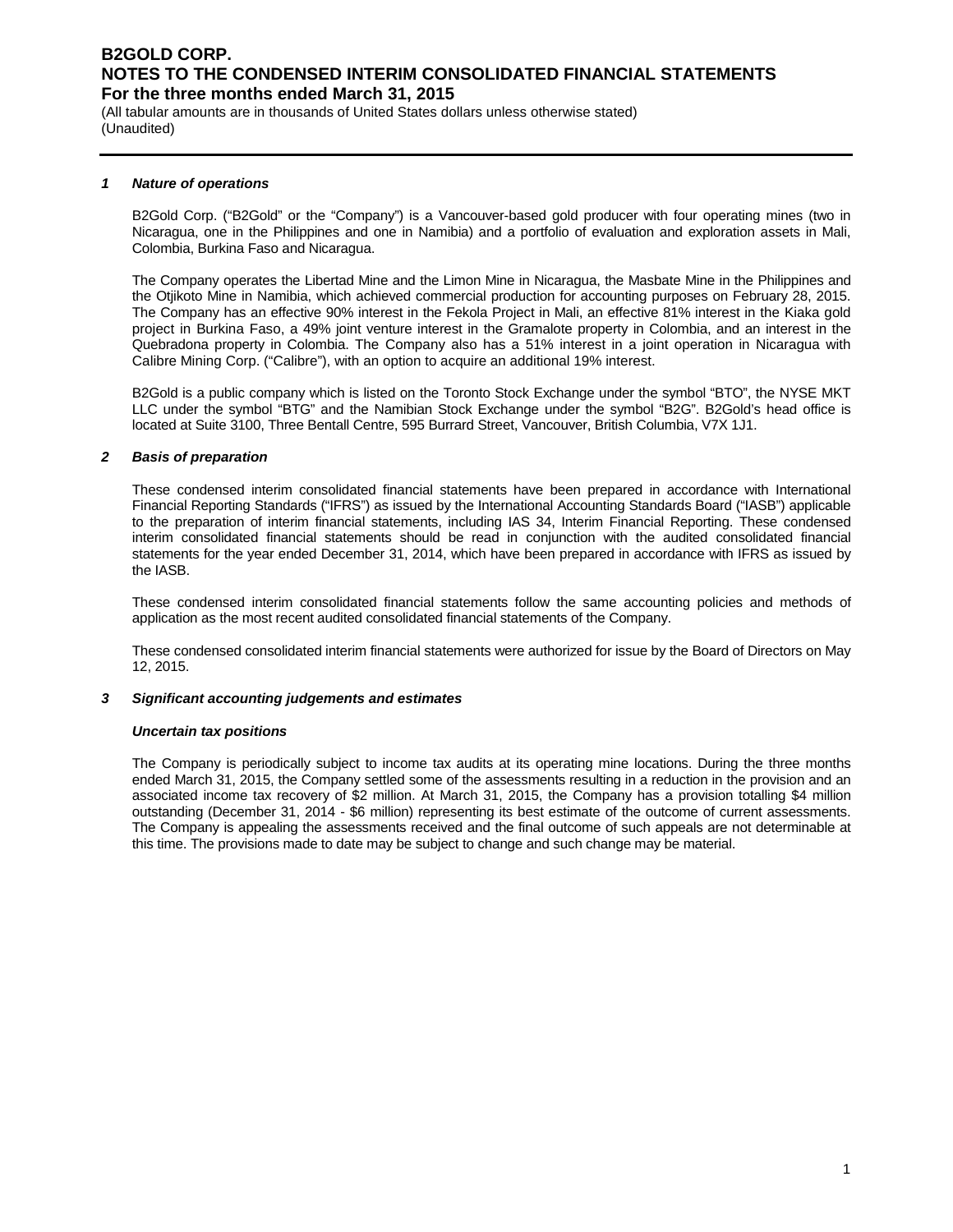(All tabular amounts are in thousands of United States dollars unless otherwise stated) (Unaudited)

#### *4 Inventories*

|                                                                                                                | March 31,<br>2015<br>\$             | December 31,<br>2014<br>\$          |
|----------------------------------------------------------------------------------------------------------------|-------------------------------------|-------------------------------------|
| Gold and silver dore and bullion<br>In-process inventory<br>Ore stock-pile inventory<br>Materials and supplies | 13,353<br>7,250<br>11,100<br>48,695 | 26,922<br>9,379<br>14,134<br>45,556 |
|                                                                                                                | 80,398                              | 95,991                              |

#### *5 Long-term investments*

|                                  |            | March 31, 2015                        |                   |                     |            | December 31, 2014                     |                          |                     |
|----------------------------------|------------|---------------------------------------|-------------------|---------------------|------------|---------------------------------------|--------------------------|---------------------|
|                                  | Cost<br>\$ | <b>Total</b><br>Impair-<br>ment<br>\$ | <b>AOCI</b><br>\$ | Fair<br>Value<br>\$ | Cost<br>\$ | <b>Total</b><br>Impair-<br>ment<br>\$ | <b>AOCI</b><br>\$        | Fair<br>Value<br>\$ |
| Available-for-sale investments:  |            |                                       |                   |                     |            |                                       |                          |                     |
| St. Augustine Gold & Copper Ltd. | 20,193     | (13, 144)                             | 483               | 7,532               | 20.193     | (13, 144)                             | $\overline{\phantom{a}}$ | 7,049               |
| RTG Mining Inc.                  | 13.400     | (7,730)                               |                   | 5.670               | 13.400     | (6, 391)                              | ٠                        | 7,009               |
| Calibre Mining Corp.             | 5,716      | (4, 345)                              | 1,708             | 3,079               | 5,716      | (4,345)                               | 2,508                    | 3,879               |
| Kronk Resources Inc.             | 496        |                                       | (70)              | 426                 | 496        | -                                     | (31)                     | 465                 |
| Goldstone Resources Ltd.         | 20         | (14)                                  | -                 | 6                   | 20         | $\qquad \qquad \blacksquare$          | (14)                     | 6                   |
| Balance, end of period           | 39,825     | (25, 233)                             | 2,121             | 16,713              | 39,825     | (23, 880)                             | 2,463                    | 18,408              |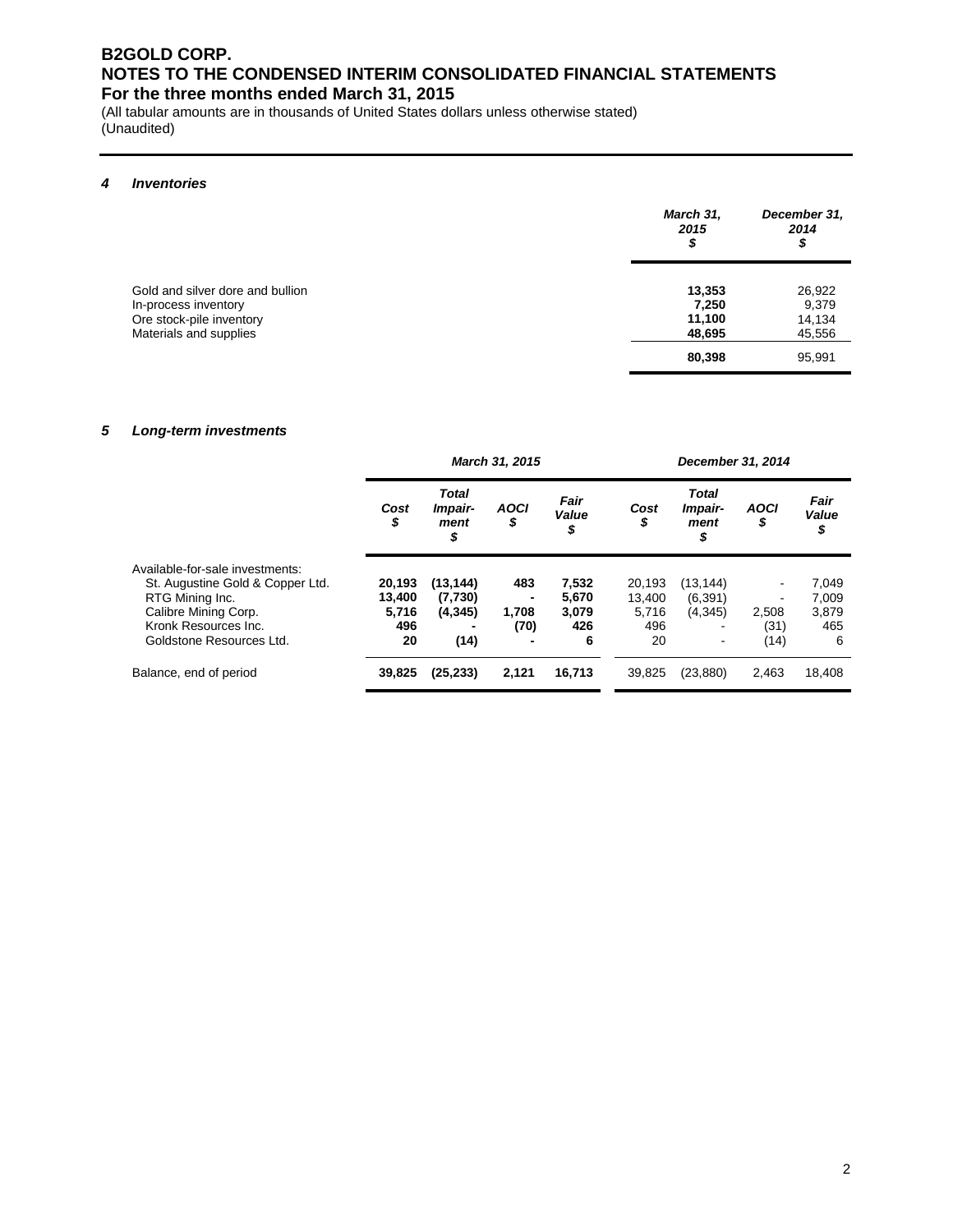(All tabular amounts are in thousands of United States dollars unless otherwise stated) (Unaudited)

#### *6 Mining interests*

|                                                                                                                                  | March 31,<br>2015<br>\$                                          | December 31,<br>2014<br>\$                                       |
|----------------------------------------------------------------------------------------------------------------------------------|------------------------------------------------------------------|------------------------------------------------------------------|
| Property, plant and equipment (depletable)                                                                                       |                                                                  |                                                                  |
| Masbate Mine, Philippines<br>Cost, net of impairment<br>Accumulated depreciation and depletion                                   | 425,973<br>(99, 106)                                             | 420,644<br>(91,706)                                              |
|                                                                                                                                  | 326,867                                                          | 328,938                                                          |
| Otjikoto Mine, Namibia<br>Cost<br>Accumulated depreciation and depletion                                                         | 415,809<br>(5, 471)                                              | 430,668                                                          |
|                                                                                                                                  | 410,338                                                          | 430,668                                                          |
| Libertad Mine, Nicaragua<br>Cost<br>Accumulated depreciation and depletion                                                       | 303,093<br>(137, 468)                                            | 296,102<br>(127, 704)                                            |
|                                                                                                                                  | 165,625                                                          | 168,398                                                          |
| Limon Mine, Nicaragua<br>Cost<br>Accumulated depreciation and depletion                                                          | 149,909<br>(69, 030)                                             | 142,772<br>(62, 865)                                             |
|                                                                                                                                  | 80,879                                                           | 79,907                                                           |
| Masbate undeveloped mineral interests, net of impairment (non-depletable)                                                        | 85,078                                                           | 85,078                                                           |
| Exploration and evaluation properties (non-depletable)                                                                           |                                                                  |                                                                  |
| Fekola, Mali<br>Kiaka, Burkina Faso<br>Mocoa, Colombia<br>Pavon, Nicaragua<br>San Jose, Nicaragua<br>Calibre, Nicaragua<br>Other | 500,208<br>59,785<br>28,695<br>6,641<br>1,919<br>10,444<br>8,539 | 514,965<br>59,062<br>28,652<br>6,238<br>1,915<br>10,022<br>8,151 |
|                                                                                                                                  | 616,231                                                          | 629,005                                                          |
| Corporate & other                                                                                                                |                                                                  |                                                                  |
| Office, furniture and equipment, net                                                                                             | 764                                                              | 813                                                              |
|                                                                                                                                  | 1,685,782                                                        | 1,722,807                                                        |
| Investments in joint ventures (accounted for using the equity method)                                                            |                                                                  |                                                                  |
| Gramalote, Colombia, net of impairment<br>Quebradona, Colombia                                                                   | 70,182<br>1,201                                                  | 66,725<br>1,201                                                  |
|                                                                                                                                  | 71,383                                                           | 67,926                                                           |
|                                                                                                                                  | 1,757,165                                                        | 1,790,733                                                        |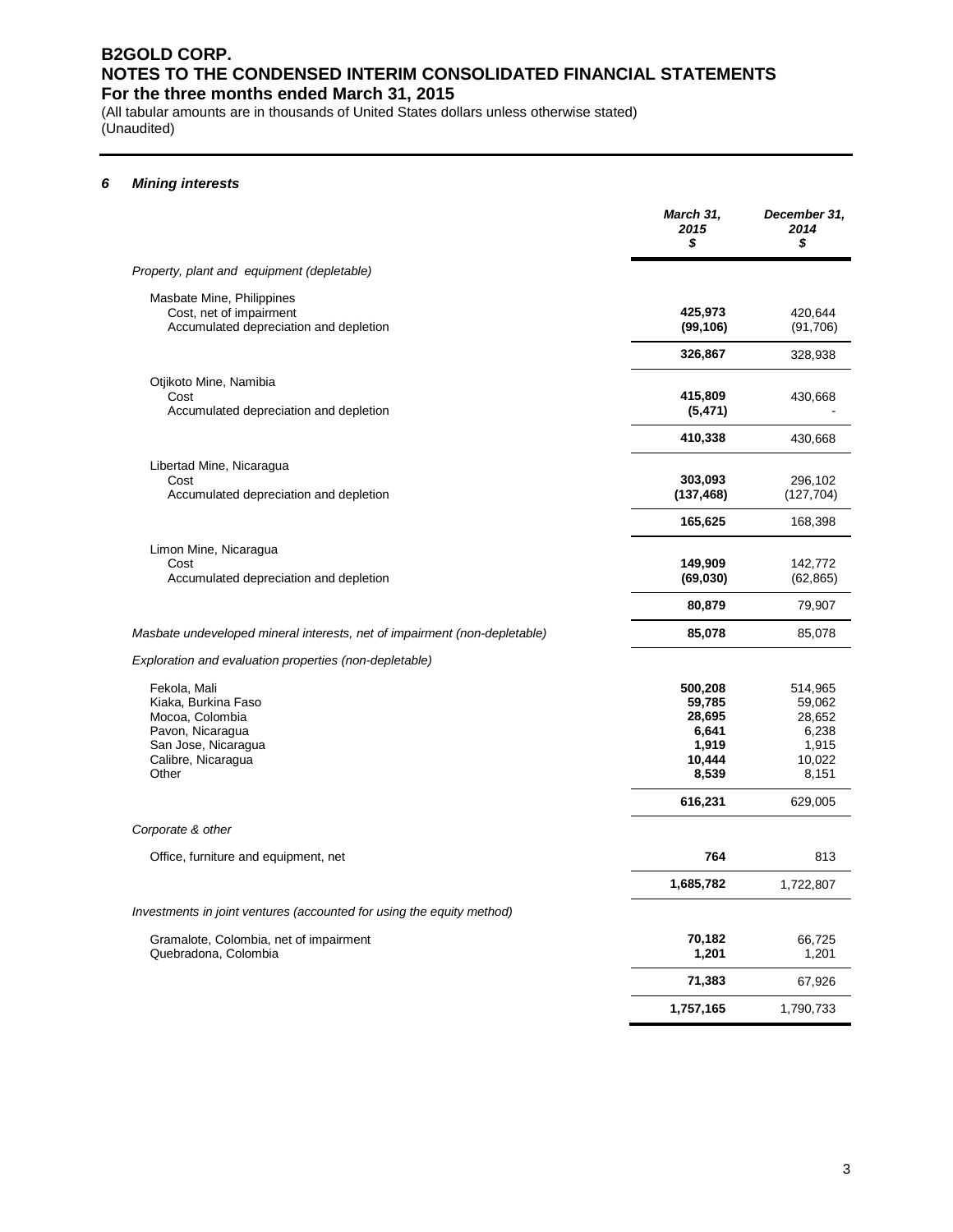(All tabular amounts are in thousands of United States dollars unless otherwise stated) (Unaudited)

#### *Otjikoto*

On February 28, 2015, management determined that the Otjikoto Mine achieved commercial production. Effective March 1, 2015, revenues and production costs for Otjikoto gold production are being recorded in the statement of operation. Sales proceeds from the pre-commercial production period of \$23.1 million were offset against the amounts capitalized for the Otjikoto Mine property, plant and equipment during the three months ended March 31, 2015.

Prior to commercial production being reached, the Company capitalized interest costs on its borrowings attributable to funds spent on Otijkoto in the amount of \$3.2 million (2014 - \$2.5 million). This interest was calculated on an effective interest rate based on the Company's aggregate borrowings which includes the convertible senior subordinated notes and the revolving corporate credit facility (Note 8).

#### *Fekola*

#### *Purchase of Fekola non-controlling interest*

In January 2015, the Company purchased the remaining 10% interest in Songhoi Resources SARL owned by a Malian company. The purchase price consisted of \$21.2 million in cash and common shares and the grant of a 1.65% net smelter royalty ("NSR") on the Fekola Project after deducting costs for smelting, refining and government fees. The cash and common shares are payable in three tranches: (1) \$5.7 million cash and \$6 million common shares were paid/issued on closing (paid), (2) \$2 million cash and \$4 million payable in cash or common shares at the holder's option on the first anniversary of the agreement date (January 18, 2015) and (3) \$1.5 million cash and \$2 million payable in cash or common shares at the holder's option upon achievement of commercial production at the Fekola Project.

The cash and common share instalments to be paid in the future have been classified as a financial liability and have been valued at their present value using a discount rate of 5%. These have been accrued in Other liabilities.

The fair value of the NSR was determined using a discounted cash flow model incorporating estimates and assumptions that included such factors as future production levels, metallurgical recoveries, a future long-term gold price of \$1,300 and a discount rate of 6%. The fair value of the NSR was estimated at \$38.1 million and has been treated as a reduction of the Fekola mineral property.

The non-controlling interest relating to Songhoi has been reduced by \$45.5 million to reflect the ownership change. The difference between the value of the consideration described above and the book value of the non-controlling interest has been recognized as a charge to retained deficit.

#### *Acquisition of Rights*

In 2005 Papillon Resources Limited ("Papillon"), which was subsequently acquired by the Company, entered into an exclusive joint agreement with a local Malian company whereby Papillon agreed to pay the local Malian company 1% of any dividend received from any joint exploitation company formed in Mali.

On March 19, 2015, the Company and the local Malian company signed an agreement whereby the rights described above were terminated. As consideration for these rights, B2Gold shares were issued for a total value of \$4 million and a cash payment of \$4 million which were both made subsequent to March 31, 2015. The 1% dividend is equivalent to a non-controlling interest as it would give the local Malian company a participation in the net assets of any joint exploitation company. As a result, the \$8 million consideration paid was recorded as a charge to retained deficit.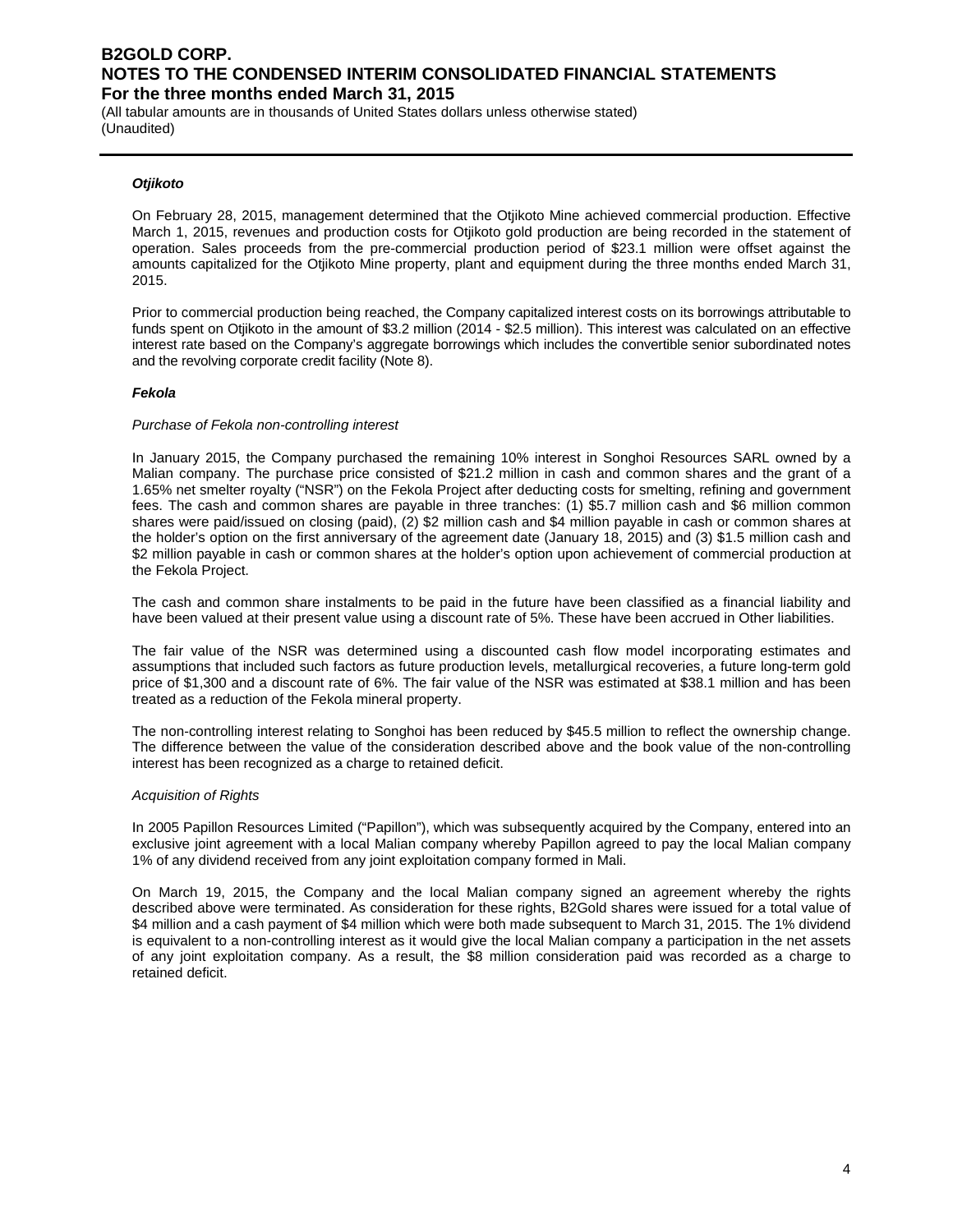(All tabular amounts are in thousands of United States dollars unless otherwise stated) (Unaudited)

#### *7 Other assets*

|                                                                                                                                                                                                                  | March 31,<br>2015<br>\$                           | December 31,<br>2014<br>\$                        |
|------------------------------------------------------------------------------------------------------------------------------------------------------------------------------------------------------------------|---------------------------------------------------|---------------------------------------------------|
| Loan receivable from non-controlling interest, including accrued interest<br>Debt service reserve account<br><b>Reclamation deposits</b><br>Low-grade stockpile<br>Fair value of derivative instruments<br>Other | 12,653<br>4,092<br>2,279<br>2,622<br>200<br>2,254 | 12,486<br>3,628<br>2,276<br>1,595<br>250<br>1,358 |
|                                                                                                                                                                                                                  | 24,100                                            | 21,593                                            |

#### *8 Long-term debt*

|                                                                                                                                                      | March 31,<br>2015<br>S | December 31,<br>2014<br>\$ |
|------------------------------------------------------------------------------------------------------------------------------------------------------|------------------------|----------------------------|
| Convertible senior subordinated notes:<br>- Principal amount<br>- Fair value adjustment                                                              | 258,750<br>(28, 579)   | 258,750<br>(29, 258)       |
|                                                                                                                                                      | 230,171                | 229,492                    |
| Revolving corporate credit facility:<br>- Principal amount<br>- Less: unamortized transaction costs                                                  | 125,000<br>(3,010)     | 125,000<br>(3,382)         |
|                                                                                                                                                      | 121,990                | 121,618                    |
| Equipment loans/finance lease obligations:<br>- Otjikoto equipment loan facility (net of unamortized transaction costs)<br>- Libertad equipment loan | 26,003<br>5,647        | 23,719<br>4,459            |
|                                                                                                                                                      | 31,650                 | 28,178                     |
|                                                                                                                                                      | 383,811                | 379,288                    |
| Less: current portion                                                                                                                                | (13, 737)              | (10, 456)                  |
|                                                                                                                                                      | 370,074                | 368,832                    |

#### *Convertible senior subordinated notes*

As at March 31, 2015 the fair value of the convertible senior subordinated notes was \$230.2 million. The gain on fair value of convertible notes recorded in the statement operations for the three months ended March 31, 2015 was \$1.7 million (2014 – loss of \$38.3 million). The change in fair value of the notes recognized in the statement of operations is stated after reducing it by \$2.4 million (2014 - \$2.2 million) of interest expense which was attributable to eligible expenditures on the Otjikoto property and capitalized to the carrying amount of the property.

#### *Revolving corporate credit facility*

As at March 31, 2015, the Company had drawn down a total of \$125 million under the Senior Credit Facility, leaving an undrawn balance of \$75 million.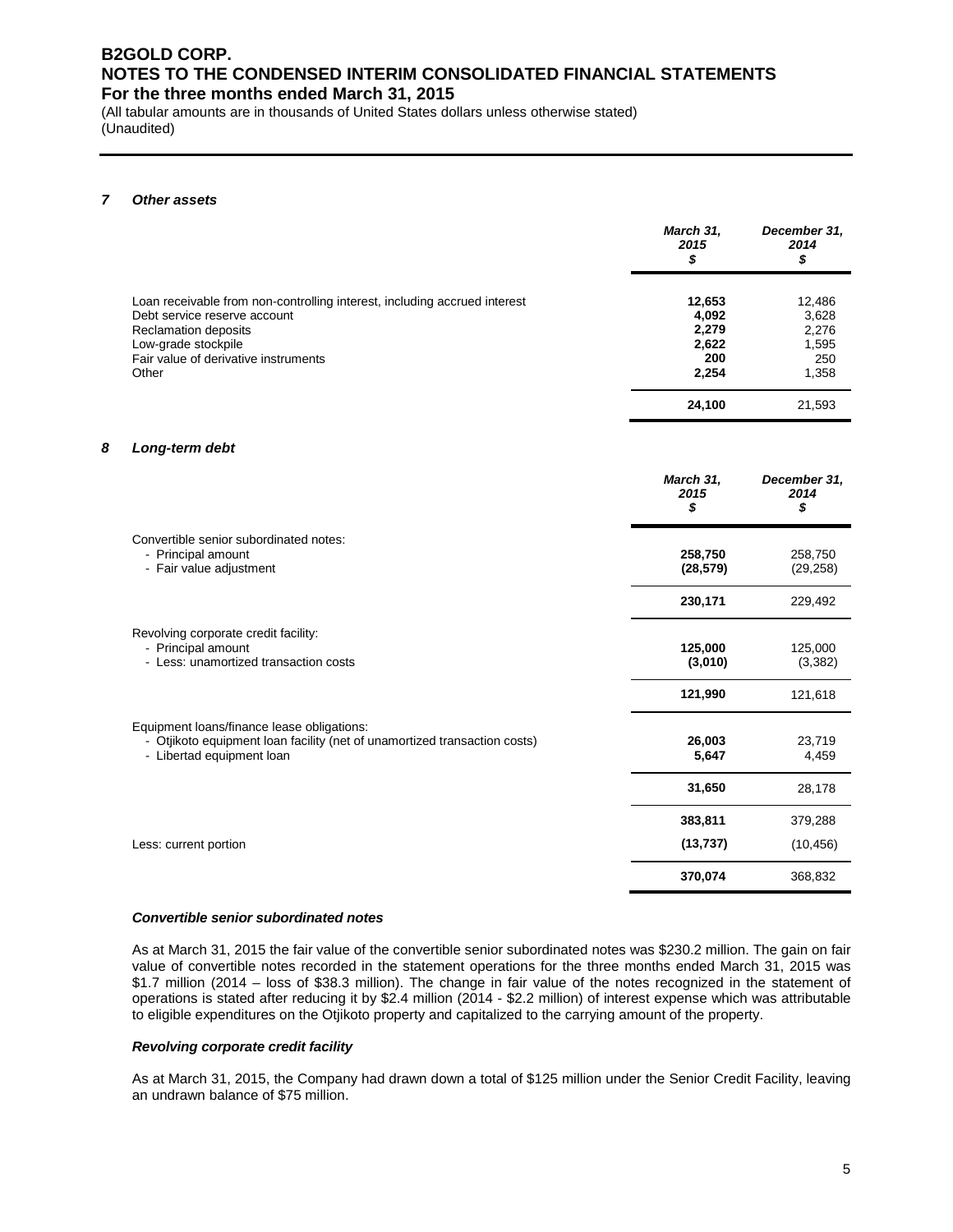(All tabular amounts are in thousands of United States dollars unless otherwise stated) (Unaudited)

For the three months ended March 31, 2015, the interest and financing expense relating to the revolving corporate credit facility recognized in the statement of operations was reduced by \$0.8 million (2014 - \$0.4 million), which was attributable to eligible expenditures on the Otjikoto property to the date the project was ready for the intended use and capitalized to the carrying amount of the property.

#### *Otjikoto equipment loan facility*

During the three months ended March 31, 2015, the Company drew \$3.9 million under the facility. At March 31, 2015, the Borrower had \$6.5 million available to draw, based on current exchange rates.

#### *Nicaragua equipment loans*

During the three months ended March 31, 2015, subsidiaries of the Company purchased mobile heavy equipment valued at \$1.8 million (2014 - \$3.0 million) for its Libertad and Limon operations. The Company paid 15% of the value of the equipment in cash and entered into two credit contracts with Caterpillar Crédito S.A de C.V for the remaining 85%. The contracts have between a thirty-six to sixty month term, with quarterly payments of principal and interest at a fixed rate of LIBOR plus 4.0%. The Company has provided security on the loan in the form of the related equipment.

#### *9 Share capital*

The Company's authorized share capital consists of an unlimited number of common shares and an unlimited number of preferred shares. As at March 31, 2015, the Company had 921,746,643 common shares outstanding, including 2,705,000 common shares being held in trust under the Company's Incentive Plan. No preferred shares were outstanding.

During the three months ended March 31, 2015, the Company granted 21.7 million stock options to employees and directors. These options have a weighted average exercise price of C\$2.01, have a term of five years and vest over a period of up to three years. The fair value was calculated using the Black-Scholes option pricing model based on a risk-free annual interest rate of 0.49%, an expected life of 3.0 years, an expected volatility of 58%, and a dividend yield rate of nil. The total number of stock options outstanding at March 31, 2015 was 62.6 million.

For the three months ended March 31, 2015, share-based payments expense, relating to the vesting of stock options, was \$4.0 million (2014 - \$2.1 million), net of \$0.7 million (2014 - \$0.9 million) capitalized to mining interests.

During the three months ended March 31, 2015, the Company granted 1.4 million RSUs to employees and directors. The total number of RSUs outstanding at March 31, 2015 was 3.5 million.

For the three months ended March 31, 2015, share-based payments expense, relating to the vesting of RSUs, was \$2.2 million (2014 - \$1.3 million), net of \$0.0 million (2014 - \$0.2 million) capitalized to mining interests.

#### *Earnings per share*

The following is the calculation of diluted net income for the period:

|                                                                              | For the three<br>months ended<br><b>March 31, 2015</b> | For the three<br>months ended<br><b>March 31, 2014</b> |
|------------------------------------------------------------------------------|--------------------------------------------------------|--------------------------------------------------------|
| Net income (loss) for the period attributable to shareholders of the Company | 6,262                                                  | (24,005)                                               |
| Gain on fair value of convertible notes                                      | (1,693)                                                |                                                        |
| Diluted net income (loss) for the period                                     | 4,569                                                  | (24,005)                                               |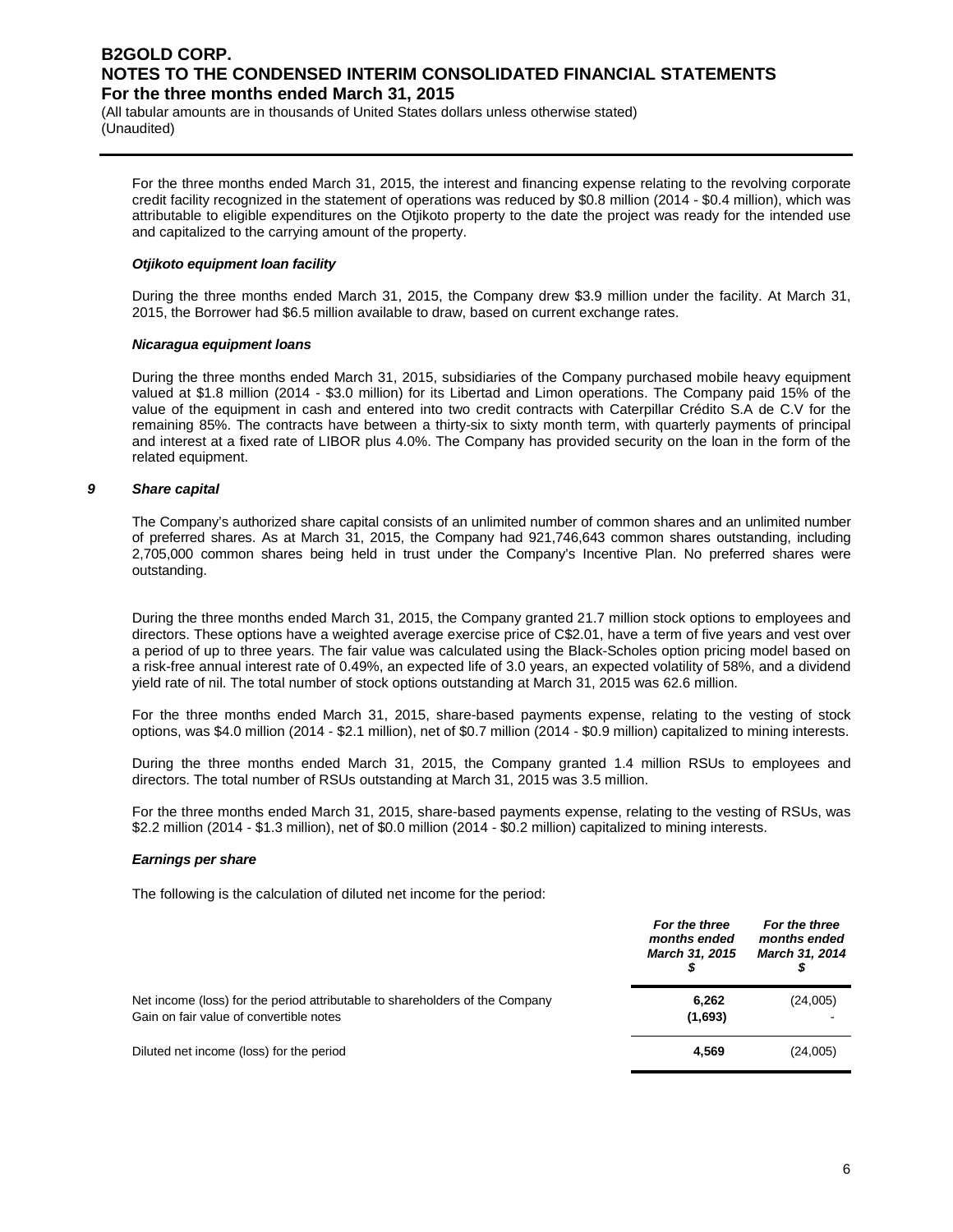(All tabular amounts are in thousands of United States dollars unless otherwise stated) (Unaudited)

The following is the calculation of diluted weighted average number of shares outstanding for the period:

|                                                                                                      | гог ше инее<br>months ended<br><b>March 31, 2015</b> | гог ие инее<br>months ended<br><b>March 31, 2014</b> |
|------------------------------------------------------------------------------------------------------|------------------------------------------------------|------------------------------------------------------|
| Basic weighted average number of shares outstanding (in thousands)<br>Effect of dilutive securities: | 917.660                                              | 671,755                                              |
| - Convertible notes                                                                                  | 65.798                                               |                                                      |
| - Stock options                                                                                      | 2,132                                                |                                                      |
| - Restricted share units                                                                             | 832                                                  |                                                      |
| Diluted weighted average number of shares outstanding (in thousands)                                 | 986,422                                              | 671.755                                              |

*For the three* 

*For the three* 

The following is the basic and diluted earnings per share:

|                                                                             | For the three<br>months ended<br><b>March 31, 2015</b> | For the three<br>months ended<br><b>March 31, 2014</b> |
|-----------------------------------------------------------------------------|--------------------------------------------------------|--------------------------------------------------------|
| Earnings per share (attributable to shareholders of the Company)<br>- Basic | 0.01                                                   | (0.04)                                                 |
| - Diluted                                                                   | 0.00                                                   | (0.04)                                                 |

#### *10 Financial instruments*

As at March 31, 2015, the Company's financial assets and liabilities that are measured and recognized at fair value on a recurring basis are categorized as follows:

|                                       | As at March 31, 2015     |                | As at December 31, 2014 |                         |
|---------------------------------------|--------------------------|----------------|-------------------------|-------------------------|
|                                       | Level 1<br>S             | Level 2<br>\$  | Level 1                 | Level <sub>2</sub><br>จ |
| Long-term investments                 | 16,713                   | $\blacksquare$ | 18.408                  |                         |
| Convertible senior subordinated notes | $\overline{\phantom{0}}$ | (230, 171)     |                         | (229, 492)              |
| Fuel derivative contracts             |                          | (3, 131)       | -                       | (3, 100)                |
| Gold derivative contracts             |                          | 287            |                         | 348                     |

The fair value of the Company's long-term investments was determined using market quotes from an active market for each investment.

The fair value of the convertible senior subordinated notes was determined using a broker's price quote from an active market.

The fair value of the fuel derivative contracts and gold derivative contracts was determined using prevailing market rates for instruments with similar characteristics.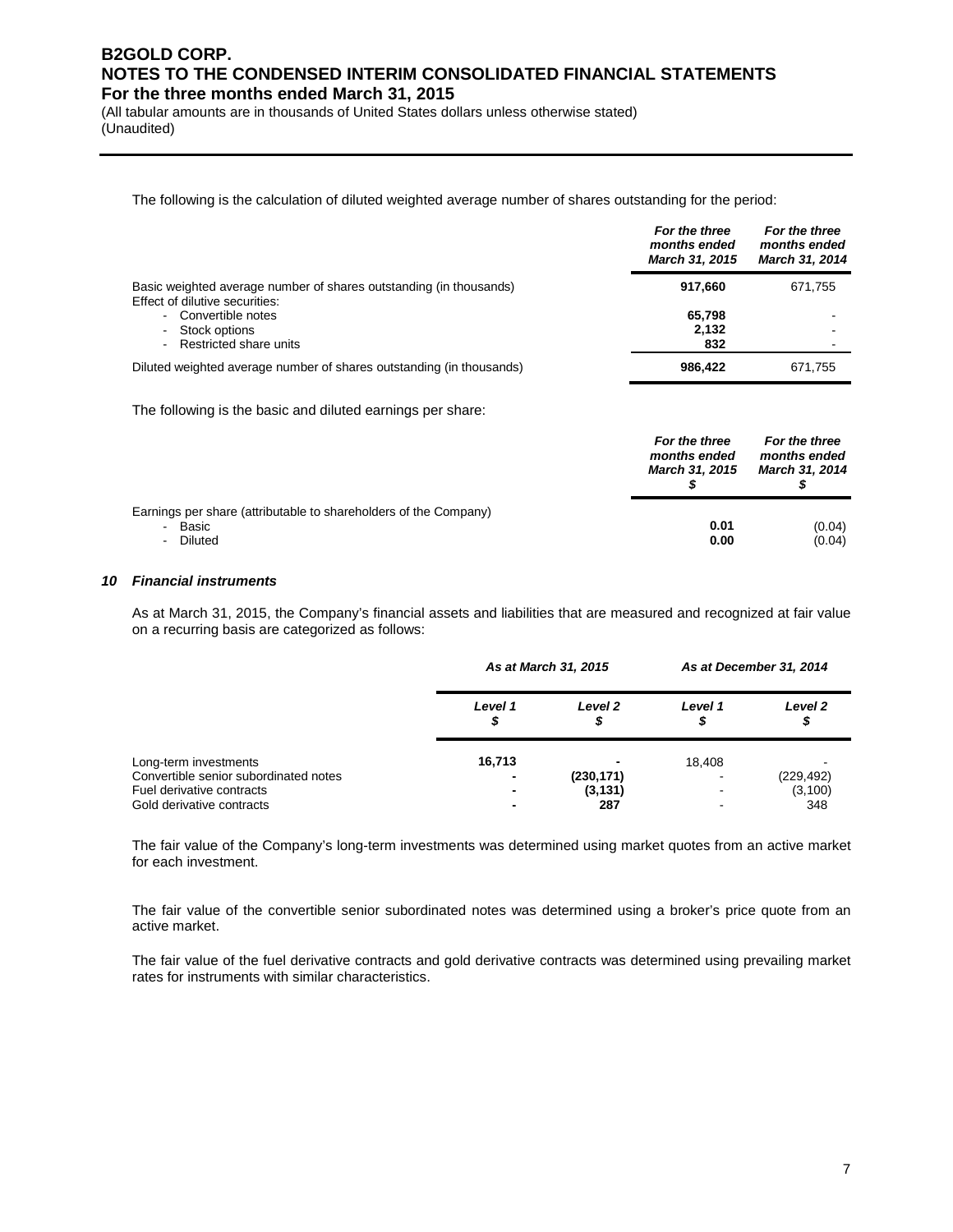(All tabular amounts are in thousands of United States dollars unless otherwise stated) (Unaudited)

#### *11 Supplementary cash flow information*

Supplementary disclosure of cash flow information is provided in the table below:

#### *Non-cash (credits) charges:*

|                                                | For the three<br>months ended<br>March 31, 2015 | For the three<br>months ended<br>March 31, 2014 |
|------------------------------------------------|-------------------------------------------------|-------------------------------------------------|
| Depreciation and depletion                     | 32,795                                          | 25,310                                          |
| Share-based payments                           | 5,488                                           | 3,391                                           |
| Gain on sale of Bellavista property            | (2, 192)                                        |                                                 |
| (Gain) loss on fair value of convertible notes | (1,693)                                         | 38,287                                          |
| Write-down of long-term investments            | 1.338                                           | 262                                             |
| Accretion of mine restoration provisions       | 354                                             | 298                                             |
| Deferred income tax expense (recovery)         | 1,533                                           | (878)                                           |
| Unrealized loss on derivative instruments      | 93                                              | 88                                              |
| Other                                          | 971                                             | 1,454                                           |
|                                                | 38.687                                          | 68.212                                          |

#### *Changes in non-cash working capital:*

| Changes in non-cash working capital.     | For the three<br>months ended<br>March 31, 2015 | For the three<br>months ended<br><b>March 31, 2014</b> |
|------------------------------------------|-------------------------------------------------|--------------------------------------------------------|
| Accounts receivable and prepaids         | 2,182                                           | 2,406                                                  |
| Value-added and other tax receivables    | 2.188                                           | (9,943)                                                |
| Inventories                              | 11,643                                          | (6,378)                                                |
| Accounts payable and accrued liabilities | 7.871                                           | (6, 503)                                               |
| Income and other taxes payables          | (8,803)                                         | (2, 161)                                               |
|                                          | 15.081                                          | (22,579)                                               |

#### *Other exploration and development:*

|                            | months ended<br><b>March 31, 2015</b> | months ended<br>March 31, 2014 |
|----------------------------|---------------------------------------|--------------------------------|
| Masbate Mine, exploration  | (1,203)                               | (1,659)                        |
| Libertad Mine, exploration | (1,049)                               | (1, 166)                       |
| Limon Mine, exploration    | (847)                                 | (979)                          |
| Otjikoto, exploration      | (802)                                 | (1,081)                        |
| Kiaka Project, exploration | (649)                                 | (1,885)                        |
| Primavera, exploration     | (417)                                 | (334)                          |
| Pavon, exploration         | (385)                                 | (601)                          |
| Other                      | (430)                                 | (473)                          |
|                            | (5,782)                               | (8, 178)                       |

*For the three* 

*For the three*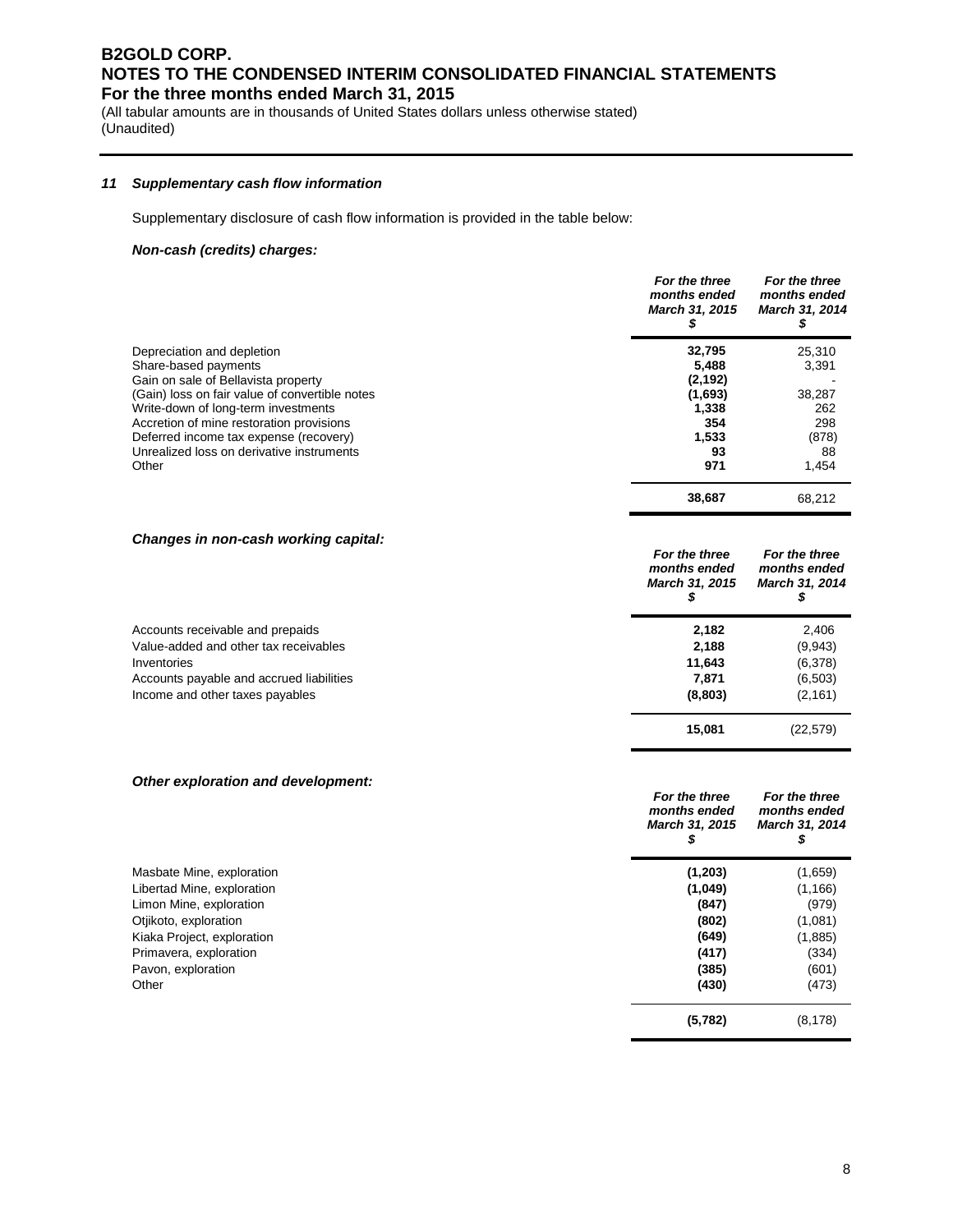(All tabular amounts are in thousands of United States dollars unless otherwise stated) (Unaudited)

#### *Non-cash investing and financing activities:*

|                                                                                                  | For the three<br>months ended<br>March 31, 2015 | For the three<br>months ended<br>March 31, 2014 |
|--------------------------------------------------------------------------------------------------|-------------------------------------------------|-------------------------------------------------|
| Stock-based compensation, capitalized to resource property interests                             | 685                                             | 979                                             |
| Mining equipment purchased under equipment loan                                                  | 1.559                                           | 2.512                                           |
| Mining equipment acquired under finance lease                                                    |                                                 | 2.115                                           |
| Interest expense, capitalized to resource property interests                                     | 3.221                                           | 2,515                                           |
| Change in accounts payable and accrued liabilities relating to resource property<br>expenditures | (4.059)                                         | (22, 813)                                       |

#### *12 Compensation of key management*

Key management includes the Company's directors, members of the Executive Committee and members of Senior Management. Compensation to key management included:

|                                                                   | For the three<br>months ended<br><b>March 31, 2015</b> | For the three<br>months ended<br>March 31,2014 |
|-------------------------------------------------------------------|--------------------------------------------------------|------------------------------------------------|
| Salaries and short-term employee benefits<br>Share-based payments | 2.231<br>2,623                                         | 1,029<br>1,096                                 |
|                                                                   | 4,854                                                  | 2,125                                          |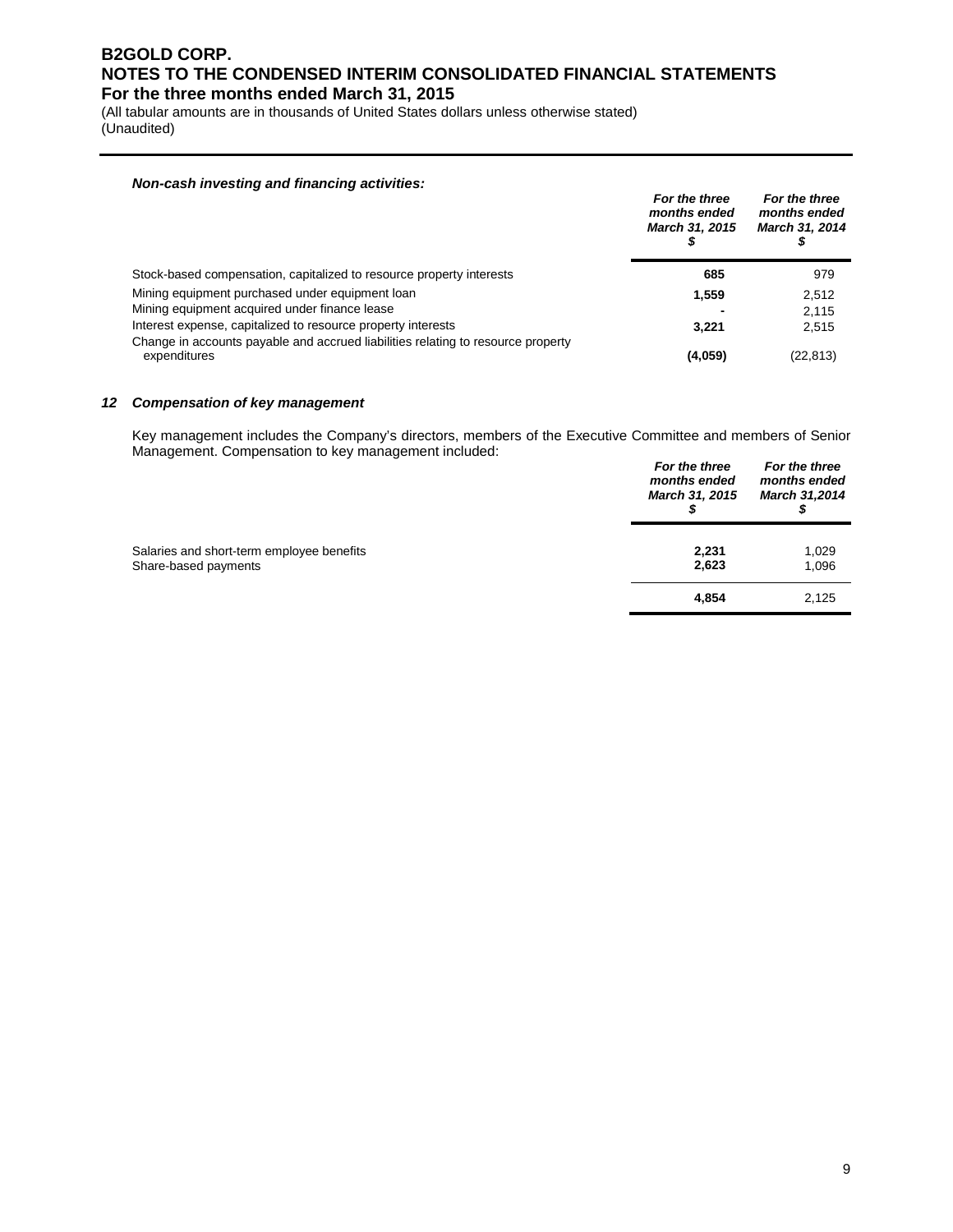(All tabular amounts are in thousands of United States dollars unless otherwise stated) (Unaudited)

#### *13 Segmented information*

The Company's reportable operating segments include its mining operations and development projects, namely the Limon, Libertad, Masbate and Otjikoto mines, and the Fekola, Gramalote and Kiaka projects. The "Other Mineral Properties" segment consists of the Company's interests in mineral properties which are at various stages of exploration. The "Corporate and Other" segment includes corporate operations.

The Company's segments are summarized in the following tables.

| For the three months ended March 31, 2015 |
|-------------------------------------------|
|-------------------------------------------|

|                             | Limon<br><b>Mine</b><br>\$ | Libertad<br><b>Mine</b><br>\$ | Masbate<br><b>Mine</b><br>\$ | <b>Otjikoto</b><br><b>Project</b> | <b>Gramalote</b><br>Project | Kiaka<br><b>Project</b> | Fekola<br><b>Project</b> | <b>Other</b><br><b>Mineral</b><br><b>Properties</b><br>\$ | Corporate<br>& Other<br>\$ | Total<br>\$ |
|-----------------------------|----------------------------|-------------------------------|------------------------------|-----------------------------------|-----------------------------|-------------------------|--------------------------|-----------------------------------------------------------|----------------------------|-------------|
| Gold revenue                | 16,723                     | 37,535                        | 68,448                       | 16,186                            |                             |                         |                          |                                                           | ۰                          | 138,892     |
| <b>Production costs</b>     | 10,254                     | 23,341                        | 37,395                       | 6,833                             |                             |                         |                          |                                                           | ٠                          | 77,823      |
| Depreciation &<br>depletion | 6,233                      | 12,043                        | 11,014                       | 3,505                             |                             |                         |                          | -                                                         | 56                         | 32,851      |
| Net (loss) income           | (1, 479)                   | 2,788                         | 14,922                       | 2,709                             | $\overline{\phantom{a}}$    | (737)                   | (1,851)                  | (143)                                                     | (9,868)                    | 6,341       |
| Capital<br>expenditures     | 6.244                      | 7.188                         | 5,329                        | 14,327                            | 3.450                       | 650                     | 18.481                   | 1,231                                                     | 8                          | 56,908      |
| <b>Total assets</b>         | 105.593                    | 203,175                       | 522.004                      | 471,933                           | 70,182                      | 59.889                  | 500,462                  | 57.900                                                    | 68,765                     | 2,059,903   |

#### *For the three months ended March 31, 2014*

|                             | Limon<br><b>Mine</b><br>\$ | Libertad<br><b>Mine</b><br>\$ | <b>Masbate</b><br><b>Mine</b><br>\$ | <b>Otjikoto</b><br><b>Project</b> | <b>Gramalote</b><br><b>Project</b> | Kiaka<br><b>Project</b> | Fekola<br><b>Project</b> | <b>Other</b><br><b>Mineral</b><br><b>Properties</b><br>J. | Corporate<br>& Other<br>\$ | <b>Total</b><br>\$ |
|-----------------------------|----------------------------|-------------------------------|-------------------------------------|-----------------------------------|------------------------------------|-------------------------|--------------------------|-----------------------------------------------------------|----------------------------|--------------------|
| Gold revenue                | 18,316                     | 49,997                        | 60,707                              |                                   |                                    |                         |                          |                                                           | ٠                          | 129,020            |
| <b>Production costs</b>     | 8,869                      | 19,453                        | 33,983                              |                                   |                                    |                         | ٠                        |                                                           | ٠                          | 62,305             |
| Depreciation &<br>depletion | 4,062                      | 10,186                        | 11,062                              |                                   |                                    |                         | ٠                        |                                                           | 62                         | 25,372             |
| Net (loss) income           | 3,031                      | 8,726                         | 10,596                              | 266                               | -                                  |                         | $\overline{\phantom{a}}$ | (780)                                                     | (45, 817)                  | (23, 978)          |
| Capital<br>expenditures     | 5,819                      | 8,942                         | 11,190                              | 62,565                            | 3,255                              | 1,885                   | $\overline{\phantom{a}}$ | 1,409                                                     | 4                          | 95,069             |
| <b>Total assets</b>         | 106.429                    | 236,182                       | 1,186,162                           | 377.667                           | 152.264                            | 52,880                  | $\overline{\phantom{a}}$ | 66,501                                                    | 134,290                    | 2,312,375          |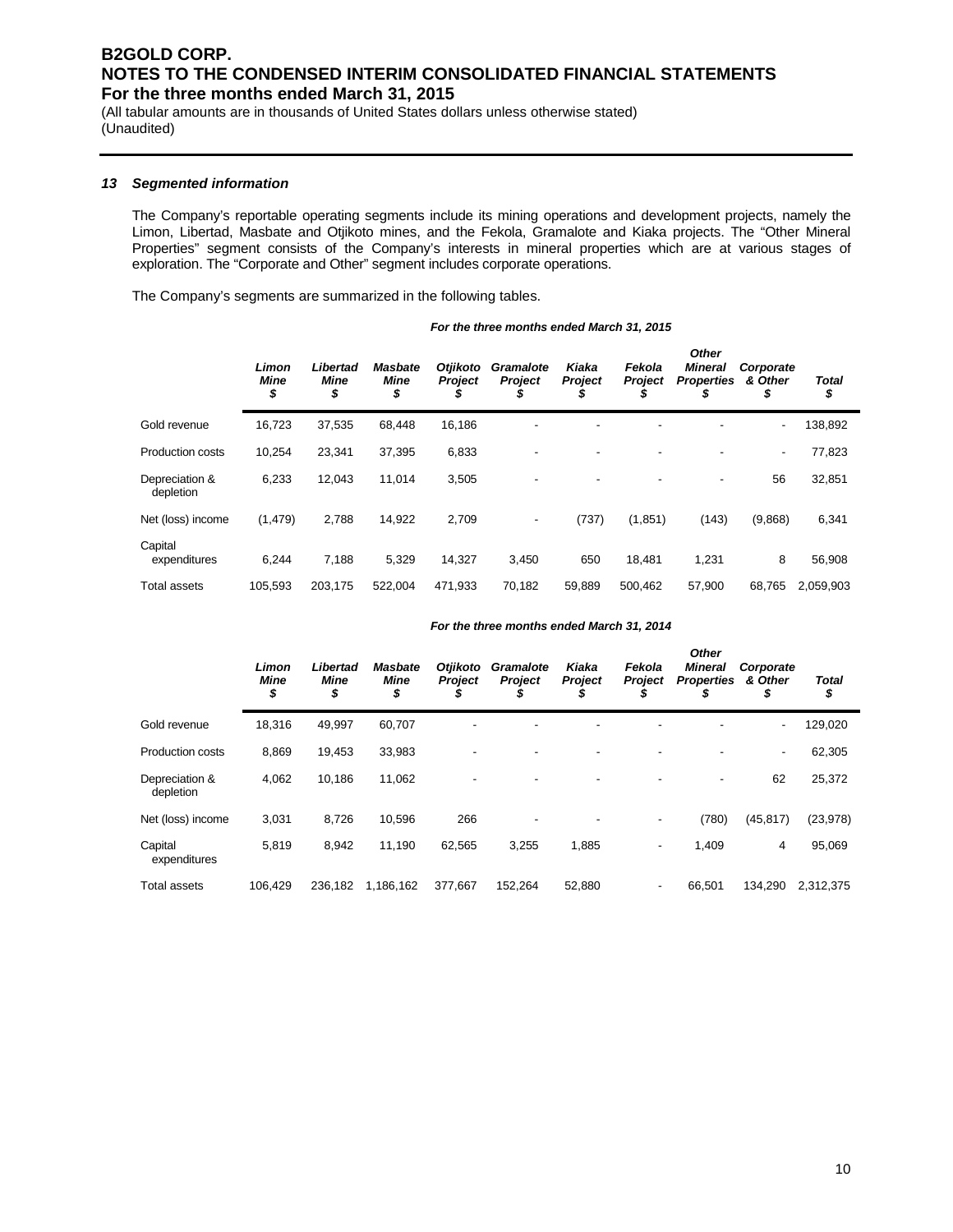(All tabular amounts are in thousands of United States dollars unless otherwise stated) (Unaudited)

#### The Company's mining interests are located in the following geographical locations:

|                  | March 31,<br>2015<br>\$ | December 31,<br>2014<br>\$ |
|------------------|-------------------------|----------------------------|
| Mining interests |                         |                            |
| Mali             | 506,274                 | 521,033                    |
| Namibia          | 410,338                 | 430,668                    |
| Philippines      | 411,945                 | 414,016                    |
| Nicaragua        | 267,180                 | 268,115                    |
| Colombia         | 100,078                 | 96,577                     |
| Burkina Faso     | 60,489                  | 59,511                     |
| Canada           | 764                     | 813                        |
| Chile            | 97                      |                            |
|                  | 1,757,165               | 1,790,733                  |

#### *14 Commitments*

As at March 31, 2015, the Company had the following significant commitments (in addition to those disclosed elsewhere in these financial statements):

- Payments of \$4.0 million for Fekola project equipment to be incurred in the second quarter of 2015.
- Land payments of \$5.6 million (the Company's 49% share) with respect to the acquisition of land at the Gramalote project in Colombia. It is expected that \$4.6 million will be paid in 2015 and the remaining \$1.0 million in 2016.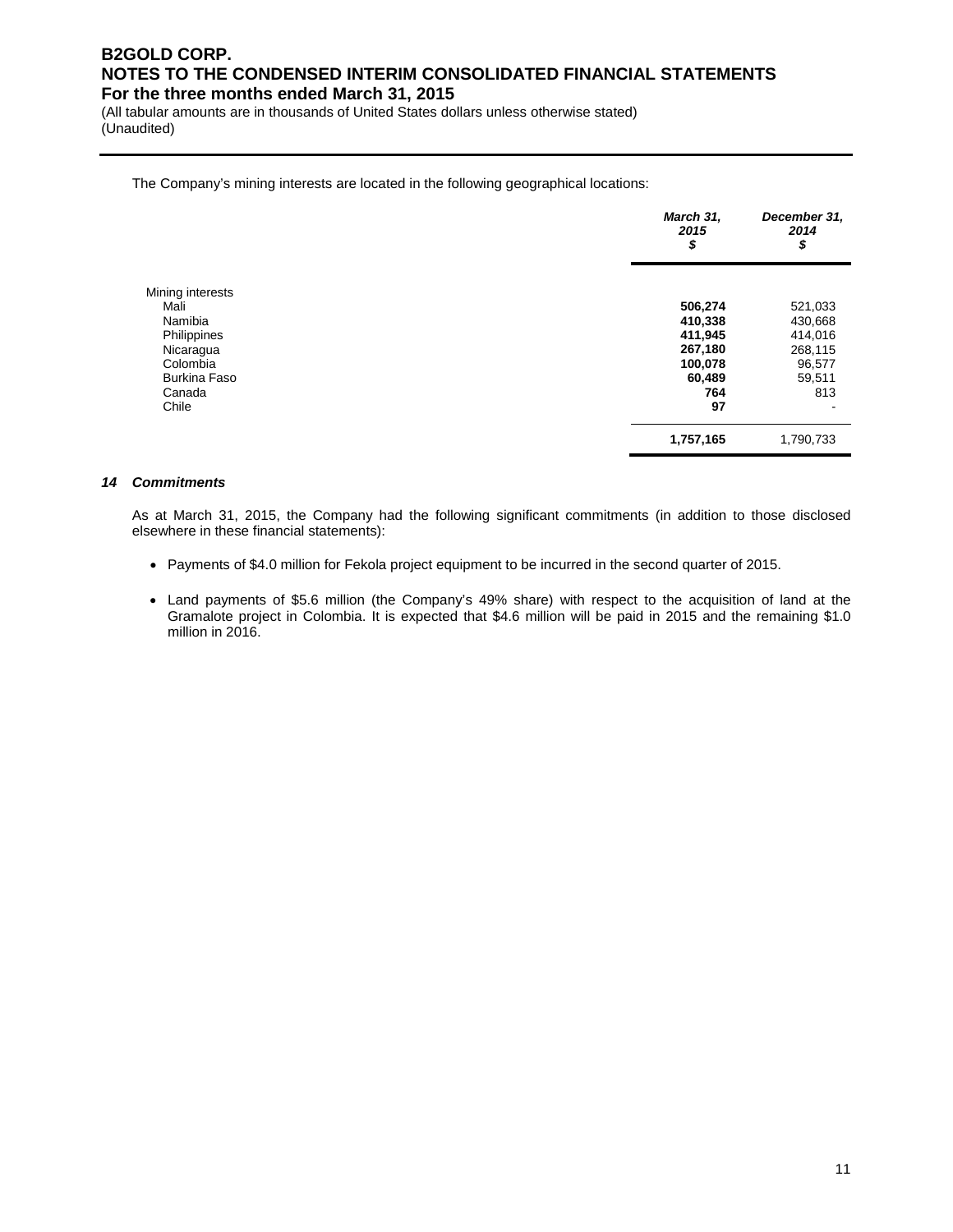## **B2GOLD CORP. MINING INTERESTS SCHEDULE (NOTE 15)**

#### **For the three months ended March 31, 2015**

(All tabular amounts are in thousands of United States dollars unless otherwise stated) (Unaudited)

|                                                                             | Cost                                                             |                                                            |                                |                          |                                                      |                                                                  |                                                        | <b>Accumulated depreciation</b>              | Net carrying value             |                                                        |                                                                  |                                                                  |
|-----------------------------------------------------------------------------|------------------------------------------------------------------|------------------------------------------------------------|--------------------------------|--------------------------|------------------------------------------------------|------------------------------------------------------------------|--------------------------------------------------------|----------------------------------------------|--------------------------------|--------------------------------------------------------|------------------------------------------------------------------|------------------------------------------------------------------|
|                                                                             | Opening<br>balance at<br>Dec. 31,<br>2014<br>\$                  | <b>Acquisition</b><br>costs/<br><b>Additions</b><br>\$     | Disposals/<br>write-offs<br>\$ | <b>Reclass</b><br>\$     | <b>Cumulative</b><br>translation<br>adjustment<br>\$ | <b>Closing</b><br>balance at<br>Mar. 31.<br>2015<br>\$           | <b>Opening</b><br>balance at<br>Dec. 31,<br>2014<br>\$ | <b>Depreciation</b><br>\$                    | Disposals/<br>write-offs<br>\$ | <b>Closing</b><br>balance at<br>Mar. 31,<br>2015<br>\$ | As at<br>Mar. 31,<br>2015<br>\$                                  | As at<br>Dec. 31,<br>2014<br>\$                                  |
| Property, plant and equipment<br>(depletable)                               |                                                                  |                                                            |                                |                          |                                                      |                                                                  |                                                        |                                              |                                |                                                        |                                                                  |                                                                  |
| Masbate<br>Otjikoto<br>Libertad<br>Limon                                    | 420,644<br>430,668<br>296,102<br>142,772                         | 5,329<br>9,877<br>8,018<br>7,185                           | (1,027)<br>(48)                |                          | (24, 736)                                            | 425,973<br>415,809<br>303,093<br>149,909                         | (91, 706)<br>(127, 704)<br>(62, 865)                   | (7,400)<br>(5, 471)<br>(10, 337)<br>(6, 207) | 573<br>42                      | (99, 106)<br>(5, 471)<br>(137, 468)<br>(69,030)        | 326,867<br>410,338<br>165,625<br>80,879                          | 328,938<br>430,668<br>168,398<br>79,907                          |
|                                                                             | 1,290,186                                                        | 30,409                                                     | (1,075)                        | $\overline{\phantom{a}}$ | (24, 736)                                            | 1,294,784                                                        | (282, 275)                                             | (29, 415)                                    | 615                            | (311, 075)                                             | 983,709                                                          | 1,007,911                                                        |
| Masbate undeveloped mineral<br>interests                                    | 85,078                                                           |                                                            |                                | $\sim$                   | $\sim$                                               | 85,078                                                           |                                                        |                                              | $\blacksquare$                 | ä,                                                     | 85,078                                                           | 85,078                                                           |
| Exploration & evaluation<br>properties (non-depletable)                     |                                                                  |                                                            |                                |                          |                                                      |                                                                  |                                                        |                                              |                                |                                                        |                                                                  |                                                                  |
| Fekola<br>Kiaka<br>Mocoa<br>Pavon<br>San Jose<br>Calibre<br>Other           | 514,965<br>59,062<br>28,652<br>6,238<br>1,915<br>10,022<br>8,151 | 23,321<br>723<br>43<br>403<br>$\overline{4}$<br>422<br>388 | (38,078)                       |                          |                                                      | 500,208<br>59,785<br>28,695<br>6,641<br>1,919<br>10,444<br>8,539 |                                                        |                                              |                                | ä,<br>$\blacksquare$<br>$\blacksquare$                 | 500,208<br>59,785<br>28,695<br>6,641<br>1,919<br>10,444<br>8,539 | 514,965<br>59,062<br>28,652<br>6,238<br>1,915<br>10,022<br>8,151 |
|                                                                             | 629,005                                                          | 25,304                                                     | (38,078)                       |                          |                                                      | 616,231                                                          |                                                        |                                              |                                | ä,                                                     | 616,231                                                          | 629,005                                                          |
| Corporate                                                                   |                                                                  |                                                            |                                |                          |                                                      |                                                                  |                                                        |                                              |                                |                                                        |                                                                  |                                                                  |
| Office, furniture & equipment                                               | 1,768                                                            | $\overline{7}$                                             | (88)                           |                          |                                                      | 1,687                                                            | (955)                                                  | (56)                                         | 88                             | (923)                                                  | 764                                                              | 813                                                              |
|                                                                             | 2,006,037                                                        | 55,720                                                     | (39, 241)                      |                          | (24, 736)                                            | 1,997,780                                                        | (283, 230)                                             | (29, 471)                                    | 703                            | (311,998)                                              | 1,685,782                                                        | 1,722,807                                                        |
| Investments in joint ventures<br>(accounted for using the equity<br>method) |                                                                  |                                                            |                                |                          |                                                      |                                                                  |                                                        |                                              |                                |                                                        |                                                                  |                                                                  |
| Gramalote<br>Quebradona                                                     | 66,725<br>1,201                                                  | 3,457                                                      |                                |                          | $\blacksquare$<br>$\overline{a}$                     | 70,182<br>1,201                                                  |                                                        |                                              |                                | $\blacksquare$<br>$\blacksquare$                       | 70,182<br>1,201                                                  | 66,725<br>1,201                                                  |
|                                                                             | 67,926                                                           | 3,457                                                      |                                |                          |                                                      | 71,383                                                           |                                                        |                                              | ÷.                             | $\blacksquare$                                         | 71,383                                                           | 67,926                                                           |
|                                                                             | 2,073,963                                                        | 59,177                                                     | (39, 241)                      |                          | (24, 736)                                            | 2,069,163                                                        | (283, 230)                                             | (29, 471)                                    | 703                            | (311,998)                                              | 1,757,165                                                        | 1,790,733                                                        |
|                                                                             |                                                                  |                                                            |                                |                          |                                                      |                                                                  |                                                        |                                              |                                |                                                        |                                                                  |                                                                  |